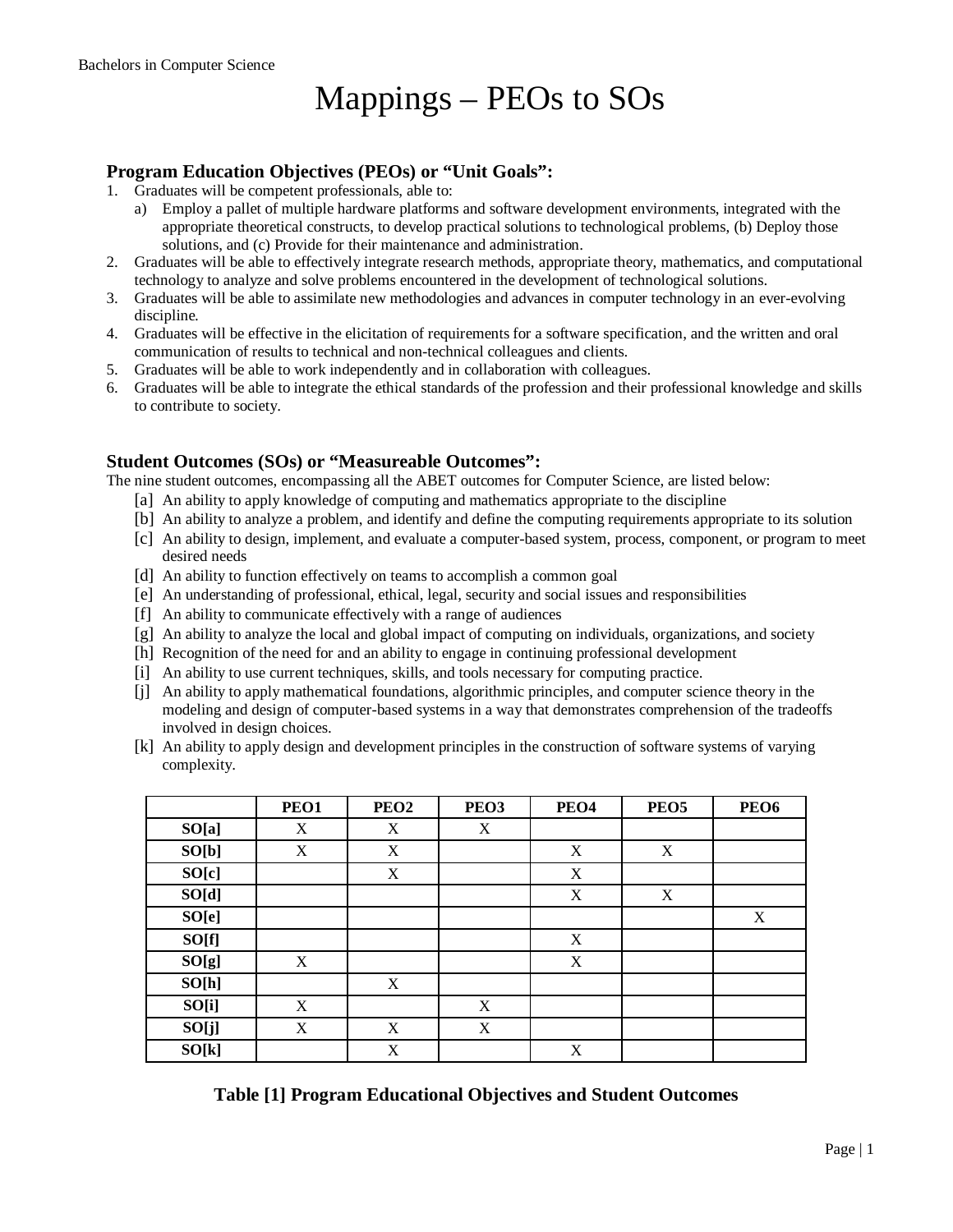| Course | $\mathbf a$             | $\mathbf b$ | $\mathbf c$ | $\mathbf d$ | $\mathbf e$ | $\mathbf f$ | g           | $\mathbf h$ | $\mathbf{i}$ | $\mathbf{j}$ | ${\bf k}$   |
|--------|-------------------------|-------------|-------------|-------------|-------------|-------------|-------------|-------------|--------------|--------------|-------------|
| 161    | $\mathbf X$             | $\mathbf X$ | $\mathbf X$ |             |             |             |             |             | $\mathbf X$  |              |             |
| 257    | $\mathbf X$             |             |             |             |             |             |             |             |              |              |             |
| 280    | $\mathbf X$             | $\mathbf X$ | $\mathbf X$ |             |             |             |             |             | $\mathbf X$  |              |             |
| 285    |                         |             | $\mathbf X$ | $\mathbf X$ | $\mathbf X$ | $\mathbf X$ |             |             | $\mathbf X$  |              |             |
| 290    | $\mathbf X$             | $\mathbf X$ | $\mathbf X$ |             |             |             |             |             | $\mathbf X$  |              |             |
| 294    | $\mathbf X$             |             | $\mathbf X$ |             |             | $\mathbf X$ |             | $\mathbf X$ | $\mathbf X$  |              |             |
| 315    |                         |             | $\mathbf X$ | $\mathbf X$ | $\mathbf X$ | $\mathbf X$ | $\mathbf X$ | $\mathbf X$ | $\mathbf X$  |              |             |
| 329    |                         |             | $\mathbf X$ |             | $\mathbf X$ |             |             |             |              |              |             |
| 375    | $\overline{\mathbf{X}}$ | $\mathbf X$ | $\mathbf X$ |             |             |             |             | $\bf{X}$    | $\mathbf X$  |              |             |
| 383    | $\mathbf X$             | $\mathbf X$ | $\mathbf X$ | $\mathbf X$ | $\mathbf X$ | $\mathbf X$ |             |             | $\mathbf X$  |              |             |
| 390    | X                       | $\mathbf X$ | $\mathbf X$ |             |             |             |             |             | $\mathbf X$  |              |             |
| 391    | $\mathbf X$             | $\mathbf X$ | X           |             |             |             |             |             | $\mathbf X$  |              |             |
| 401    |                         | $\mathbf X$ | $\mathbf X$ |             |             |             |             | X           | $\mathbf X$  |              |             |
| 409    | X                       | $\mathbf X$ | $\mathbf X$ |             |             | $\mathbf X$ |             | X           | $\mathbf X$  | $\mathbf X$  | $\mathbf X$ |
| 411    | $\mathbf X$             | $\mathbf X$ | $\mathbf X$ | $\mathbf X$ |             | $\mathbf X$ |             | $\mathbf X$ | $\mathbf X$  | $\mathbf X$  | $\mathbf X$ |
| 415    |                         | $\mathbf X$ | $\mathbf X$ |             |             |             |             | $\mathbf X$ | $\mathbf X$  |              | $\mathbf X$ |
| 420    |                         |             | $\mathbf X$ | $\mathbf X$ | $\mathbf X$ | $\mathbf X$ | $\mathbf X$ |             | $\mathbf X$  |              |             |
| 431    | $\mathbf X$             | $\mathbf X$ | $\mathbf X$ |             |             |             |             |             | $\mathbf X$  | $\mathbf X$  | $\mathbf X$ |
| 439    | $\mathbf X$             | $\mathbf X$ | $\mathbf X$ | $\mathbf X$ | $\mathbf X$ | $\mathbf X$ |             |             |              | $\mathbf X$  |             |
| 441    | $\mathbf X$             | $\mathbf X$ | $\mathbf X$ | $\mathbf X$ |             |             |             | X           | $\mathbf X$  | X            |             |
| 447    | $\mathbf X$             | $\mathbf X$ | X           | $\mathbf X$ |             |             |             | $\mathbf X$ | $\mathbf X$  |              |             |
| 470    | $\mathbf X$             | $\mathbf X$ | $\mathbf X$ | $\mathbf X$ |             |             |             | $\mathbf X$ | $\mathbf X$  | X            |             |
| 479    | $\mathbf X$             |             |             |             |             |             |             |             | $\mathbf X$  | $\mathbf X$  |             |
| 482    | $\mathbf X$             |             |             |             | $\mathbf X$ | $\mathbf X$ | $\mathbf X$ | $\mathbf X$ |              |              |             |

## Mappings – Courses to SOs

**Table [2] Course – Student Outcome Mapping**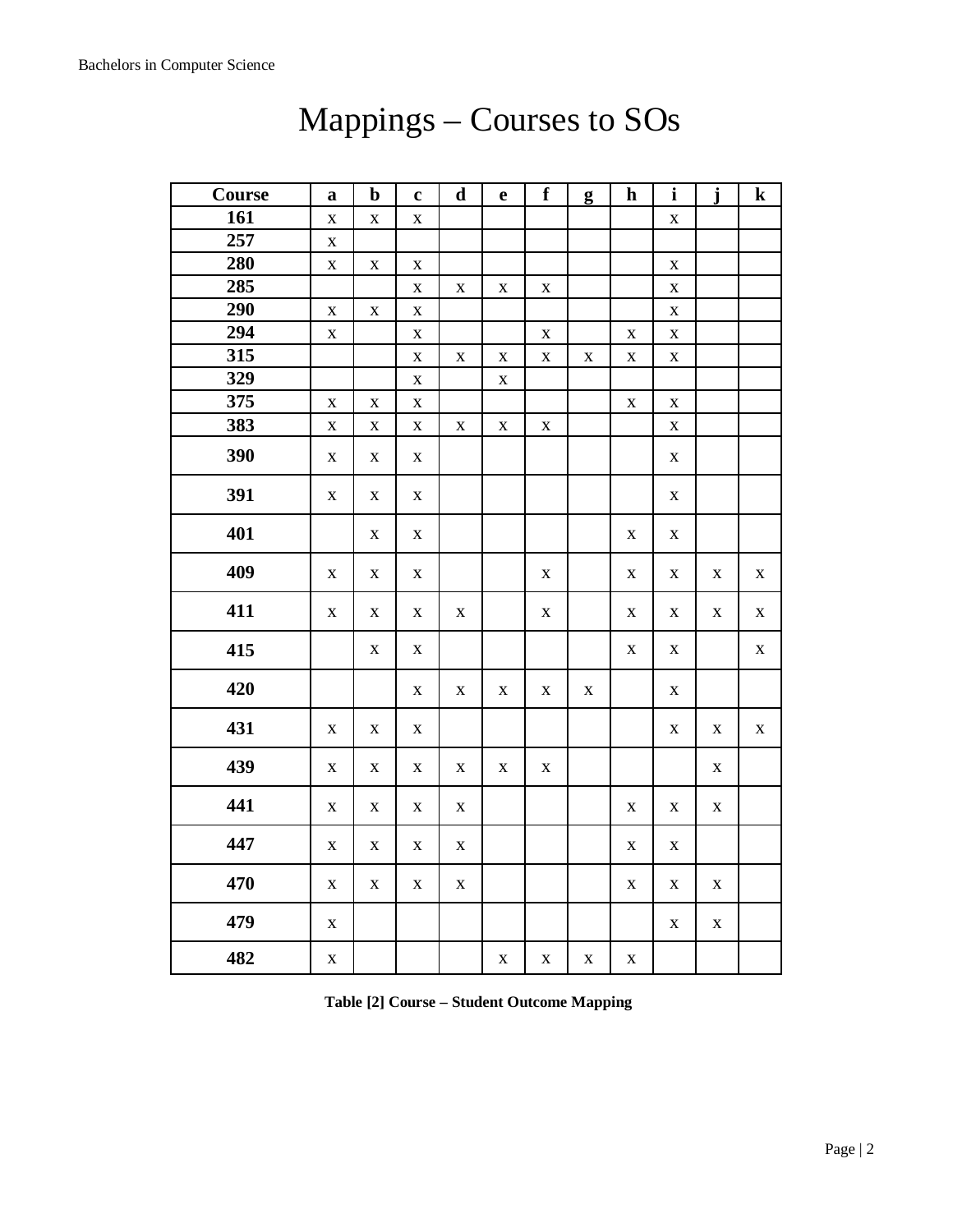## Specific Performance Indicators for each SO

(These are Measured by the Corresponding Rubric)

| <b>Student</b><br><b>Outcomes</b>                                                                                                                                                                                                                                                                                                                                                                                                                                                                                                                                                                        | <b>Performance Indicators</b>                                                                                          |
|----------------------------------------------------------------------------------------------------------------------------------------------------------------------------------------------------------------------------------------------------------------------------------------------------------------------------------------------------------------------------------------------------------------------------------------------------------------------------------------------------------------------------------------------------------------------------------------------------------|------------------------------------------------------------------------------------------------------------------------|
|                                                                                                                                                                                                                                                                                                                                                                                                                                                                                                                                                                                                          | Students understand the foundations of math, logic, and statistics.<br>$\bullet$                                       |
| [a]                                                                                                                                                                                                                                                                                                                                                                                                                                                                                                                                                                                                      | Students can apply this knowledge to algorithm development.                                                            |
|                                                                                                                                                                                                                                                                                                                                                                                                                                                                                                                                                                                                          | Students can apply this knowledge to data analysis.                                                                    |
|                                                                                                                                                                                                                                                                                                                                                                                                                                                                                                                                                                                                          | • Students are able to formulate and decompose a problem into appropriate components.                                  |
| [b]                                                                                                                                                                                                                                                                                                                                                                                                                                                                                                                                                                                                      | Students are able to solicit and formulate software and hardware requirements specifications.                          |
|                                                                                                                                                                                                                                                                                                                                                                                                                                                                                                                                                                                                          | Students are able to estimate resources required for the proposed solution.                                            |
|                                                                                                                                                                                                                                                                                                                                                                                                                                                                                                                                                                                                          | • Ability to Conceptualize                                                                                             |
| [c]                                                                                                                                                                                                                                                                                                                                                                                                                                                                                                                                                                                                      | Ability to Develop                                                                                                     |
|                                                                                                                                                                                                                                                                                                                                                                                                                                                                                                                                                                                                          | Ability to Validate                                                                                                    |
|                                                                                                                                                                                                                                                                                                                                                                                                                                                                                                                                                                                                          | Organization and Responsibilities<br>$\bullet$                                                                         |
| [d]                                                                                                                                                                                                                                                                                                                                                                                                                                                                                                                                                                                                      | Interaction                                                                                                            |
|                                                                                                                                                                                                                                                                                                                                                                                                                                                                                                                                                                                                          | Productivity                                                                                                           |
|                                                                                                                                                                                                                                                                                                                                                                                                                                                                                                                                                                                                          | Students will demonstrate understanding of intellectual property issues.<br>$\bullet$                                  |
| [e]                                                                                                                                                                                                                                                                                                                                                                                                                                                                                                                                                                                                      | Students will demonstrate working knowledge of a code of ethics.<br>$\bullet$                                          |
|                                                                                                                                                                                                                                                                                                                                                                                                                                                                                                                                                                                                          | Students value fairness in making judgments involving discrimination between people and groups.<br>$\bullet$           |
|                                                                                                                                                                                                                                                                                                                                                                                                                                                                                                                                                                                                          | Students appreciate the need for proper etiquette and proactive social behavior in professional situations.            |
| $[f] % \begin{center} % \includegraphics[width=\linewidth]{imagesSupplemental_3.png} % \end{center} % \caption { % Our method can be used for the use of the image. % Note that the \emph{Def}(i) and the \emph{Def}(i) are the same as the \emph{Def}(i) and the \emph{Def}(i) are the same as the \emph{Def}(i) and the \emph{Def}(i) are the same as the \emph{Def}(i) and the \emph{Def}(i) are the same as the \emph{Def}(i) and the \emph{Def}(i) are the same as the \emph{Def}(i) and the \emph{Def}(i) are the same as the \emph{Def}(i) and the \emph{Def}(i) are the same as the \emph{Def}($ | Preparing Documents and Presentation Materials<br>$\bullet$                                                            |
|                                                                                                                                                                                                                                                                                                                                                                                                                                                                                                                                                                                                          | • Presentation Delivery                                                                                                |
|                                                                                                                                                                                                                                                                                                                                                                                                                                                                                                                                                                                                          | • Students will demonstrate understanding of various ways in which computing technology impacts                        |
|                                                                                                                                                                                                                                                                                                                                                                                                                                                                                                                                                                                                          | individuals, organizations, and society.                                                                               |
| [g]                                                                                                                                                                                                                                                                                                                                                                                                                                                                                                                                                                                                      | Students will demonstrate ability to analyze and reason about the impact of advances in computer technology            |
|                                                                                                                                                                                                                                                                                                                                                                                                                                                                                                                                                                                                          | Students will demonstrate an understanding of the responsibilities of a computing technology professional<br>$\bullet$ |
|                                                                                                                                                                                                                                                                                                                                                                                                                                                                                                                                                                                                          | with respect to individuals and society                                                                                |
|                                                                                                                                                                                                                                                                                                                                                                                                                                                                                                                                                                                                          | Students will demonstrate recognition of the need for continuing professional development<br>$\bullet$                 |
| [h]                                                                                                                                                                                                                                                                                                                                                                                                                                                                                                                                                                                                      | Students will demonstrate familiarity with means for continuing professional development<br>$\bullet$                  |
|                                                                                                                                                                                                                                                                                                                                                                                                                                                                                                                                                                                                          | Students will demonstrate ability to independently identify and assimilate new information<br>$\bullet$                |
|                                                                                                                                                                                                                                                                                                                                                                                                                                                                                                                                                                                                          | Students will demonstrate an ability to criticize and evaluate the quality of new information<br>$\bullet$             |
|                                                                                                                                                                                                                                                                                                                                                                                                                                                                                                                                                                                                          | Ability to do task-specific research to learn new techniques, skills, and tools.<br>$\bullet$                          |
| [i]                                                                                                                                                                                                                                                                                                                                                                                                                                                                                                                                                                                                      | Students will demonstrate competence with multiple current platforms for computing and development.<br>$\bullet$       |
|                                                                                                                                                                                                                                                                                                                                                                                                                                                                                                                                                                                                          | Students will demonstrate competence with a selected set of tools (defined in cooperation with advisory<br>board)*     |
|                                                                                                                                                                                                                                                                                                                                                                                                                                                                                                                                                                                                          | Students demonstrate an ability to apply mathematical foundations in the modeling and design of computer-              |
|                                                                                                                                                                                                                                                                                                                                                                                                                                                                                                                                                                                                          | based systems                                                                                                          |
|                                                                                                                                                                                                                                                                                                                                                                                                                                                                                                                                                                                                          | Students demonstrate an ability to apply algorithmic principles in the modeling and design of computer-                |
| $\bullet$<br>[j]                                                                                                                                                                                                                                                                                                                                                                                                                                                                                                                                                                                         | based systems                                                                                                          |
|                                                                                                                                                                                                                                                                                                                                                                                                                                                                                                                                                                                                          | Students demonstrate an ability to apply computer science theory in the modeling and design of computer-               |
|                                                                                                                                                                                                                                                                                                                                                                                                                                                                                                                                                                                                          | based systems                                                                                                          |
|                                                                                                                                                                                                                                                                                                                                                                                                                                                                                                                                                                                                          | Students demonstrated an understanding of tradeoffs involved in design choices.                                        |
|                                                                                                                                                                                                                                                                                                                                                                                                                                                                                                                                                                                                          | An ability to apply design and development principles in the construction of software systems of small-scale           |
|                                                                                                                                                                                                                                                                                                                                                                                                                                                                                                                                                                                                          | complexity.                                                                                                            |
| $[k]$                                                                                                                                                                                                                                                                                                                                                                                                                                                                                                                                                                                                    | An ability to apply design and development principles in the construction of software systems of medium-               |
|                                                                                                                                                                                                                                                                                                                                                                                                                                                                                                                                                                                                          | scale complexity.                                                                                                      |
|                                                                                                                                                                                                                                                                                                                                                                                                                                                                                                                                                                                                          | An ability to apply design and development principles in the construction of software systems of large-scale           |
|                                                                                                                                                                                                                                                                                                                                                                                                                                                                                                                                                                                                          | complexity.                                                                                                            |

**Table [3] Student outcomes and performance indicators**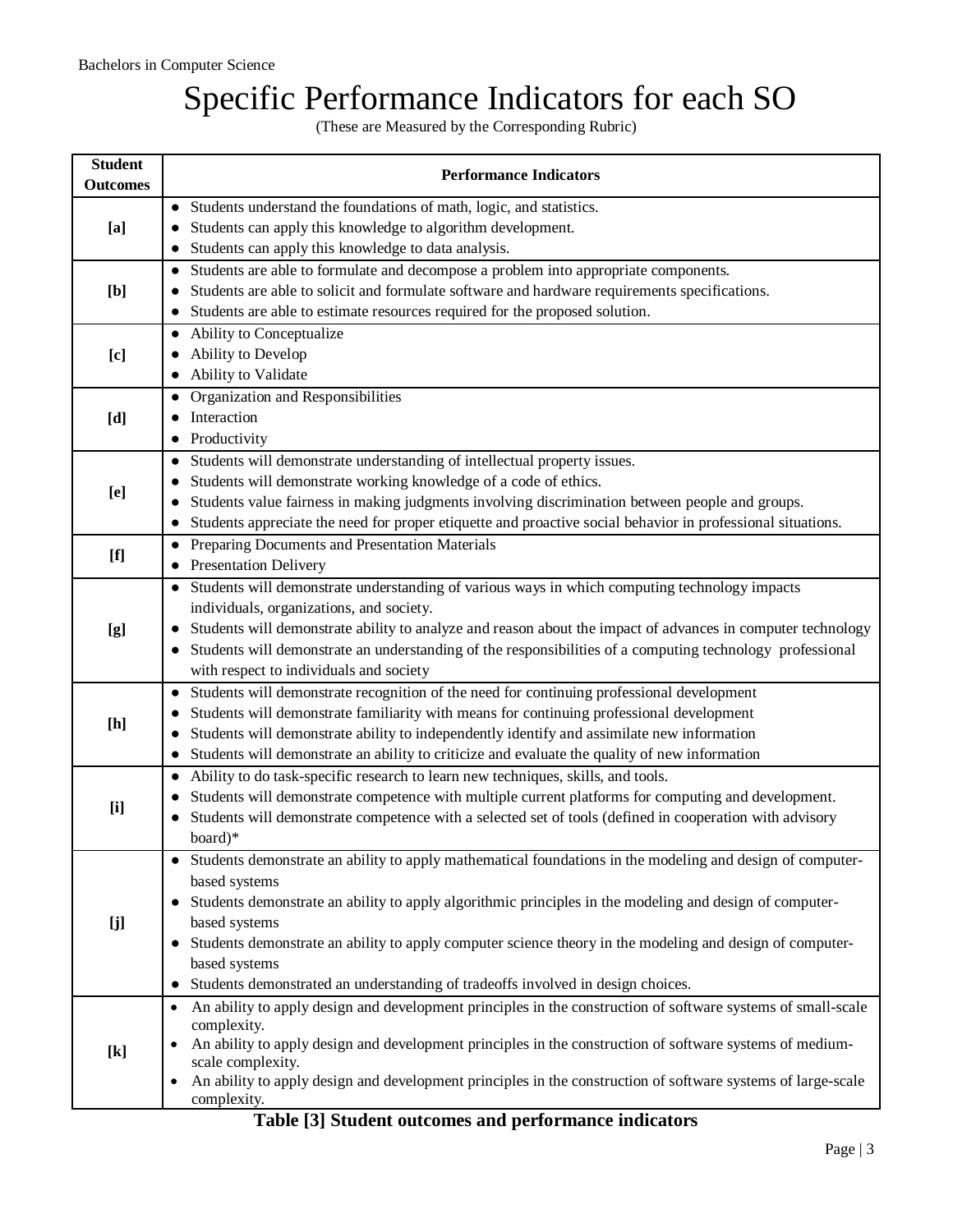#### **Rubric A for assessing Student Outcome [a]**

*"An ability to apply knowledge of computing and mathematics appropriate to the discipline"*

| <b>Criteria</b>                                                                        | Good (5 points each)                                                                                                                                                                                                           | Average (3 points each)                                                                                                                                                      | Below Average (1 pt each)                                                                                                                                                                                        | <b>Score</b> |
|----------------------------------------------------------------------------------------|--------------------------------------------------------------------------------------------------------------------------------------------------------------------------------------------------------------------------------|------------------------------------------------------------------------------------------------------------------------------------------------------------------------------|------------------------------------------------------------------------------------------------------------------------------------------------------------------------------------------------------------------|--------------|
| <b>Students</b><br>understand the<br>foundations of<br>math, logic, and<br>statistics. | Students are able to:<br>model and critique complex<br>$\bullet$<br>processes using math<br>expressions, logic, and<br>statistics:<br>construct formal proofs;<br>$\bullet$<br>apply models to solve<br>$\bullet$<br>problems. | Students are able to<br>• produce simplified<br>models for processes<br>· understand and reproduce<br>mathematical definitions<br>• apply standardized<br>solution formulas. | Students are able to recite<br>mathematical definitions but<br>are unable to relate these<br>concepts to typical problems<br>instances. Students are unable<br>to apply standard math<br>techniques or formulas. |              |
| Students can apply<br>this knowledge to<br>algorithm<br>development.                   | • Students can translate a<br>complex model into code,<br>analyze its complexity and<br>efficiency, and provide formal<br>verification of its correctness.                                                                     | Students can implement<br>mathematical algorithms<br>and can correctly code<br>logical expressions.                                                                          | Students can implement<br>limited mathematical solutions<br>that operate correctly under<br>normal conditions.                                                                                                   |              |
| Students can apply<br>this knowledge to<br>data analysis.                              | • Students can use statistical<br>concepts to characterize and<br>interpret data and results and<br>apply the conclusions to<br>support algorithm<br>development.                                                              | Students can apply<br>elementary statistics to<br>data sets and draw<br>straightforward<br>conclusions.                                                                      | Students can recite definitions<br>of statistical concepts but<br>cannot draw valid conclusions<br>from computed statistics.                                                                                     |              |
|                                                                                        |                                                                                                                                                                                                                                |                                                                                                                                                                              | Total                                                                                                                                                                                                            |              |

Threshold: 70% of the students tested within a two year window should achieve a score of 20 or better.

#### **Rubric B for assessing Student Outcome [b]**

*"An ability to analyze a problem, and identify and define the computing requirements appropriate to its solution"*

| Students are able to<br>$\bullet$<br>formulate and<br>decompose a<br>problem into<br>problem definition as new<br>appropriate<br>components.<br>feasibility studies.<br>Students are able to<br>solicit and<br>formulate software<br>and hardware<br>requirements<br>specifications.<br>of possible solutions. | Students are able to<br>decompose a problem for efficient<br>implementation, modify the                                                                 | Students are<br>able to cast a problem as a<br>computing problem,                                                                                                       | Students are able<br>to produce computing                                                                                |  |
|----------------------------------------------------------------------------------------------------------------------------------------------------------------------------------------------------------------------------------------------------------------------------------------------------------------|---------------------------------------------------------------------------------------------------------------------------------------------------------|-------------------------------------------------------------------------------------------------------------------------------------------------------------------------|--------------------------------------------------------------------------------------------------------------------------|--|
|                                                                                                                                                                                                                                                                                                                | information arrives, and conduct                                                                                                                        | adequately decompose the<br>problem into components,<br>and formulate solution                                                                                          | formulations only for simple<br>problems that do not require<br>decomposition.                                           |  |
|                                                                                                                                                                                                                                                                                                                | Students are able to<br>develop comprehensive<br>requirements specifications,<br>flexibly integrate new information<br>into them, and estimate behavior | strategies.<br>Students are<br>able to solicit.<br>requirements from users,<br>seek information needed<br>for the solution, and<br>produce a specification<br>document. | Students are able<br>to develop simple system<br>requirements specifications.                                            |  |
| Students are able to<br>estimate resources<br>required for the<br>proposed solution.                                                                                                                                                                                                                           | Students are able to<br>evaluate the space, time, and<br>financial demands of the solution.                                                             | Students are<br>able to map problems<br>components to appropriate<br>languages, platforms, and<br>hardware.                                                             | Students are able<br>to select adequate resources<br>but their choices may not be<br>the most practical or<br>justified. |  |

Threshold: 70% of the students tested within a two year window should achieve a score of 12 or better.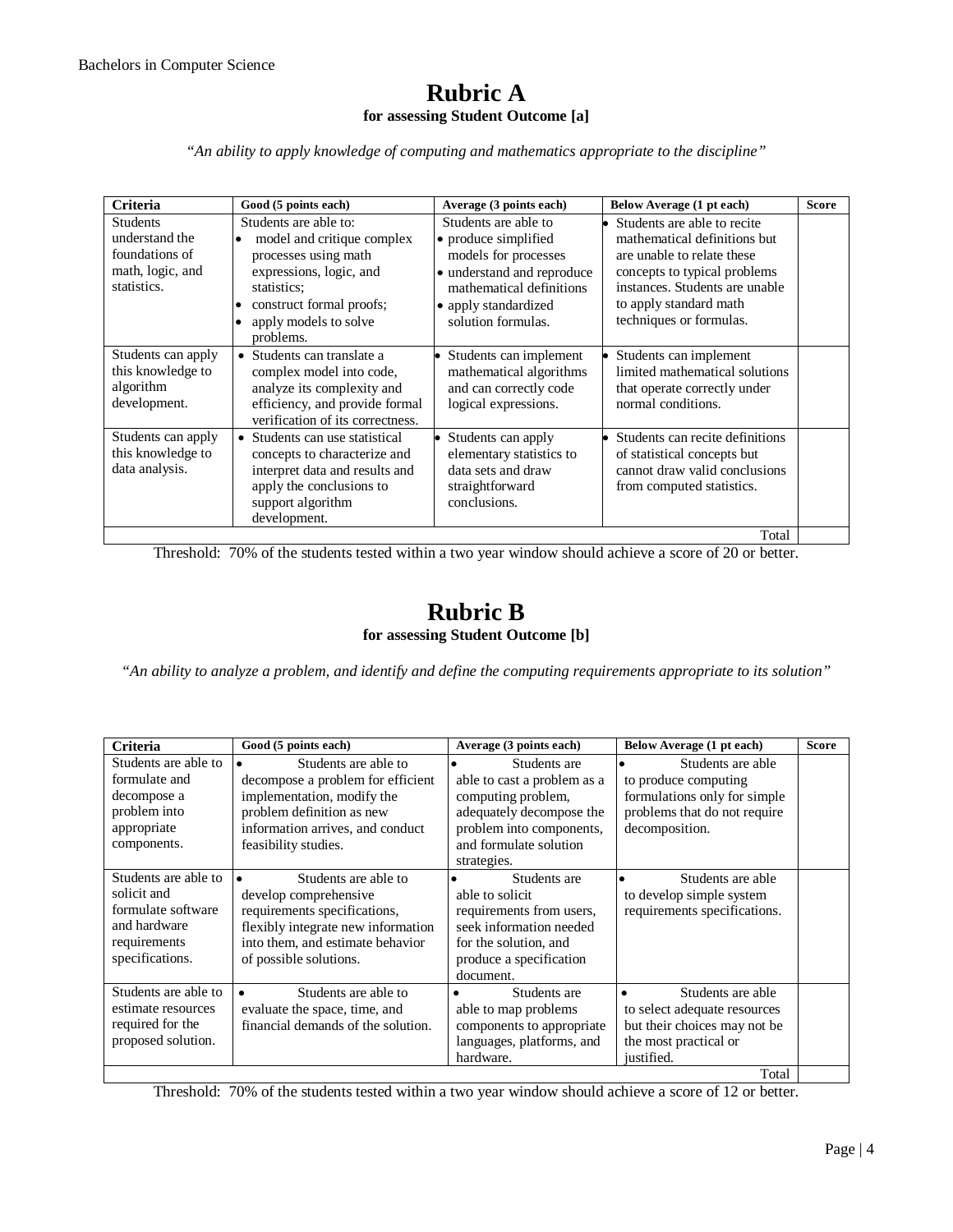### **Rubric C for assessing Student Outcome [c]**

*"An ability to design, implement, and evaluate a computer-based system, process, component, or program to meet desired needs"*

| <b>Criteria</b>             | Good (5 points each)                                                                                                                                                                       | Average (3 points each)                                                                                                                          | Below Average (1 pt each)                                                                             | <b>Score</b> |
|-----------------------------|--------------------------------------------------------------------------------------------------------------------------------------------------------------------------------------------|--------------------------------------------------------------------------------------------------------------------------------------------------|-------------------------------------------------------------------------------------------------------|--------------|
| Ability to<br>Conceptualize | Able to construct<br>٠<br>standard design documents to<br>support the approach to a<br>project.                                                                                            | Able to produce<br>٠<br>an ad-hoc logical plan and<br>organization of approach.                                                                  | Appreciated by<br>project colleagues for<br>contribution, but unable to<br>document role.             |              |
| Ability to<br>Develop       | Able to engage in<br>research to find multiple<br>alternatives to well-<br>understood technologies and<br>development methodologies,<br>and use them to produce<br>solutions to a problem. | Able to apply<br>software engineering<br>principles to produce<br>multiple solutions to a<br>problem, using two or more<br>high level languages. | Able to produce<br>code in a high-level<br>language to implement a<br>given solution to a<br>problem. |              |
| Ability to<br>Validate      | Able to produce<br>metrics for testing/verification<br>and can identify and minimize<br>sources of experimental<br>uncertainty.                                                            | Able to create a<br>٠<br>structured set of tests and<br>use them to validate a<br>system's specifications and<br>identify a system's faults.     | Students are able<br>to measure system<br>performance                                                 |              |
|                             |                                                                                                                                                                                            |                                                                                                                                                  | Total                                                                                                 |              |

Threshold: 70% of the students tested within a two year window should achieve a score of 12 or better.

### **Rubric D for assessing Student Outcome [d]**

*"An ability to function effectively on teams to accomplish a common goal"*

| Criteria                             | Good (5 points each)                                                                                                                                                                          | Average (3 points each)                                                                                                                                             | Below Average (1 pt each)                                                                                                                   | <b>Score</b> |
|--------------------------------------|-----------------------------------------------------------------------------------------------------------------------------------------------------------------------------------------------|---------------------------------------------------------------------------------------------------------------------------------------------------------------------|---------------------------------------------------------------------------------------------------------------------------------------------|--------------|
| Organization and<br>Responsibilities | Students recognize team<br>$\bullet$<br>dynamics and work in<br>leadership and non-<br>leadership roles.<br>• Students are able to<br>delegate and accept<br>responsibilities<br>effectively. | • Students can demonstrate the<br>ability to assume a<br>designated role in the group                                                                               | Team Roles, leadership roles can<br>be identified                                                                                           |              |
| Interaction                          | • Students can value<br>alternative perspectives                                                                                                                                              | • Diversity of strengths<br>mutually respected<br>• Sharing and acceptance of<br>ideas                                                                              | Dominating individual; limits<br>participation of others.<br>Little contribution to group.<br>Intolerant of other ideas and<br>perspectives |              |
| Productivity                         | • Students are competent<br>with tools used for team<br>projects.<br>• Students can mentor<br>others                                                                                          | • Students can work with others<br>on teams to solve computer<br>system and software problems<br>• Students can contributes a fair<br>share to the project workload | Students can routinely present at<br>team meetings or work sessions<br>Students can share information<br>with others                        |              |
|                                      |                                                                                                                                                                                               |                                                                                                                                                                     | Total                                                                                                                                       |              |

Threshold: 70% of the students tested within a two year window should achieve a score of 20 or better.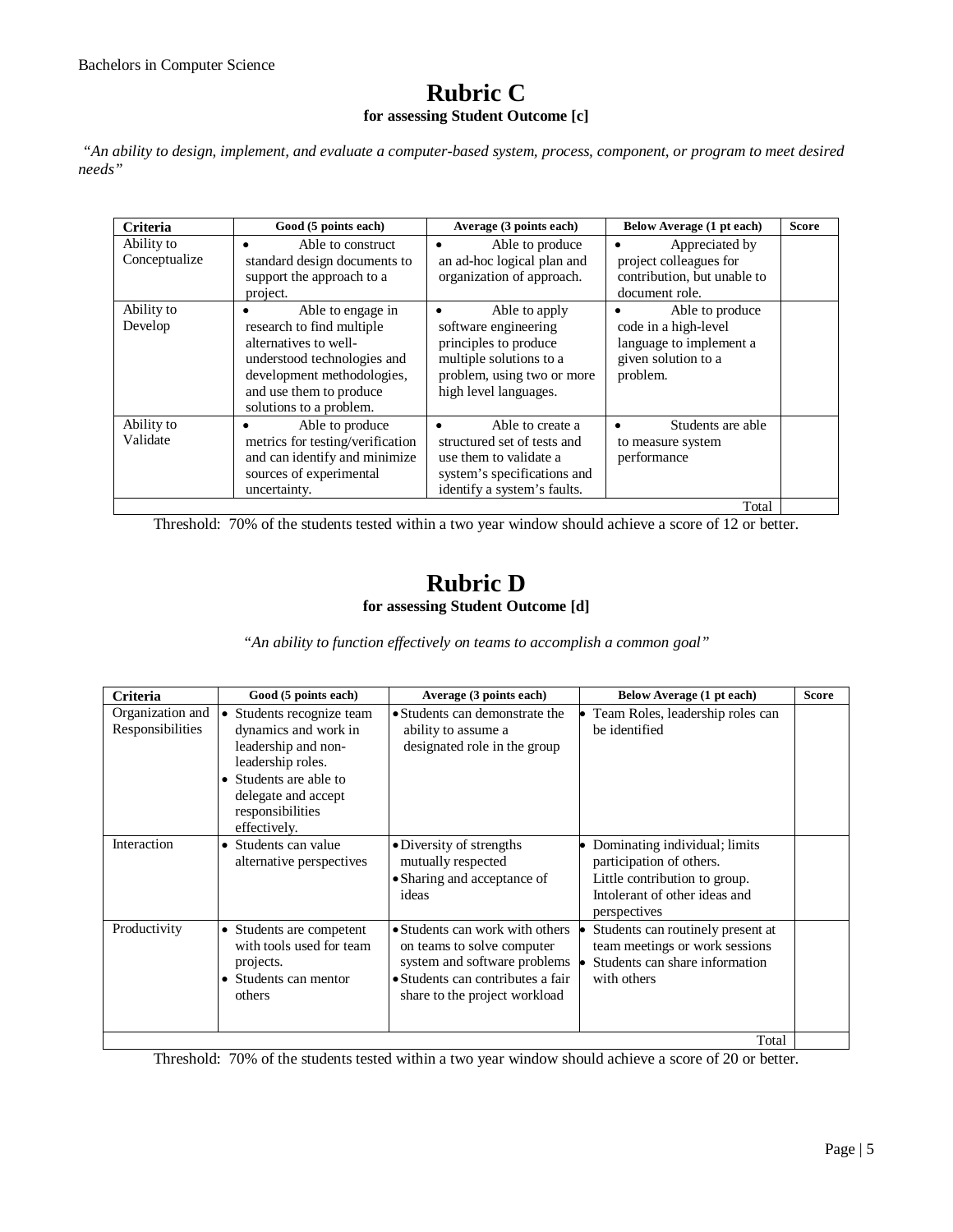### **Rubric E for assessing Student Outcome [e]**

*"An understanding of professional, ethical, legal, security and social issues and responsibilities"*

| <b>Criteria</b>                                                                                                         | Good (5 points each)                                                                                                              | Average (3 points each)                                                                                                  | Below Average (1 pt each)                                                                   | <b>Score</b> |
|-------------------------------------------------------------------------------------------------------------------------|-----------------------------------------------------------------------------------------------------------------------------------|--------------------------------------------------------------------------------------------------------------------------|---------------------------------------------------------------------------------------------|--------------|
| Students will<br>demonstrate<br>understanding of<br>intellectual property<br>issues.                                    | • Students can articulate<br>understanding of multiple<br>points-of-view in an<br>intellectual property issue.                    | $\bullet$ Students can cite a<br>particular point-of-view<br>relating to an intellectual<br>property issue.              | Students have no more than a<br>personal opinion regarding<br>intellectual property issues. |              |
| Students will<br>demonstrate working<br>knowledge of a code of<br>ethics.                                               | • Students can identify and<br>articulate appropriate elements<br>of a code of ethics in reference<br>to a specific situation.    | • Students cite ad-hoc ethical<br>standards or recognize<br>elements of a code of ethics<br>in reference to a situation. | Students are unable to identify<br>the ethical issues in a situation.                       |              |
| Students value fairness<br>in making judgments<br>involving discrimination<br>between people and<br>groups.             | • Students can recognize biases<br>in decision-making, and can<br>justify an appropriate bias and<br>avoid an inappropriate bias. | Students can<br>recognize situations where<br>discrimination can arise.                                                  | • Students are unable to recognize<br>a situation where discrimination<br>is an issue.      |              |
| Students appreciate the<br>need for proper etiquette<br>and proactive social<br>behavior in professional<br>situations. | • Students can suggest remedies<br>for specific situations which<br>create a hostile work<br>environment.                         | Students can<br>$\bullet$<br>recognize activities which<br>create a hostile work<br>environment.                         | Students cannot recognize<br>activities which create a hostile<br>work environment.         |              |
|                                                                                                                         |                                                                                                                                   |                                                                                                                          | Total                                                                                       |              |

Threshold: 70% of the students tested within a two year window should achieve a score of 15 or better.

### **Rubric F1 for assessing Student Outcome [f]**

*"An ability to communicate effectively with a range of audiences"*

| <b>Criteria</b>                                         | Good (5 points each)                                                                                                                                                                                       | Average (3 points each)                                                                                                                                       | Below Average (1 pt each)                                                                                                        | <b>Score</b> |
|---------------------------------------------------------|------------------------------------------------------------------------------------------------------------------------------------------------------------------------------------------------------------|---------------------------------------------------------------------------------------------------------------------------------------------------------------|----------------------------------------------------------------------------------------------------------------------------------|--------------|
| Preparing<br>Documents and<br>Presentation<br>Materials | • Citations provide<br>insightful connections to<br>existing work                                                                                                                                          | • Presentation is free from<br>distracting errors<br>• Citations provide accurate<br>connections to existing work                                             | • Presentation is<br>organized<br>$\bullet$ Citations are<br>inappropriate or<br>incomplete                                      |              |
| Presentation<br>Delivery                                | • Engaging the audience $\ell$<br>motivate<br>• Answers technical and<br>non-technical questions at<br>the appropriate level for<br>each.<br>• Visual aids are original<br>and enhance the<br>presentation | • Students will demonstrate<br>ability to deliver formal oral<br>presentations<br>Appropriate visual aids are<br>$\bullet$<br>provided<br>• Answers questions | • Visual aids are<br>distracting or non-<br>existent<br>• Inadequate development<br>• No eye contact<br>• Improper tone of voice |              |
|                                                         |                                                                                                                                                                                                            |                                                                                                                                                               | Total                                                                                                                            |              |

Threshold: 70% of the students tested within a two year window should achieve a score of 15 or better.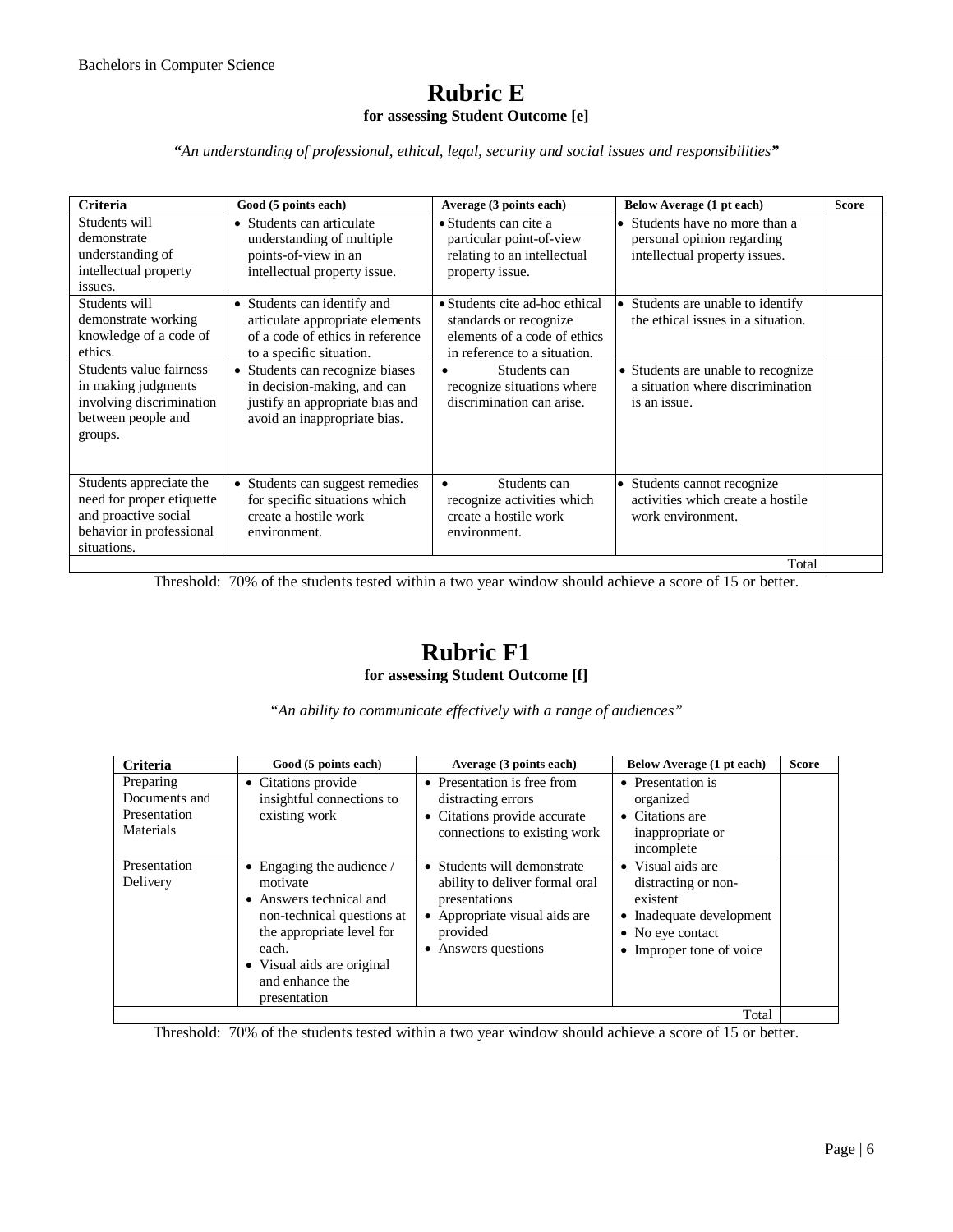### **Rubric F2 for assessing Student Outcome [f]**

*"An ability to communicate effectively with a range of audiences"*

| <b>Criteria</b>                | Good (5 points each)                                                                                                                    | Average (3 points each)                                                                                                    | Below Average (1 pt each)                                                                                                     | <b>Score</b> |
|--------------------------------|-----------------------------------------------------------------------------------------------------------------------------------------|----------------------------------------------------------------------------------------------------------------------------|-------------------------------------------------------------------------------------------------------------------------------|--------------|
| Document style<br>and delivery | • Papers accepted<br>• Using advanced tools for<br>visualization, graphing,<br>etc.                                                     | Adequately<br>reporting technical material<br>Proper format is<br>used for citations<br>Appropriate<br>document style used | • Able to appropriately<br>document the requirements                                                                          |              |
| Subject<br>Knowledge           | • Insightful connections to<br>existing work are made<br>• Communicates a clear,<br>specific, and full<br>understanding of the<br>topic | Accurate<br>connections to existing<br>work are made; citations<br>Communicates<br>adequate understanding of<br>topic      | Citations are<br>$\bullet$<br>inappropriate or incomplete<br>Communicates little<br>$\bullet$<br>or no understanding of topic |              |
|                                |                                                                                                                                         |                                                                                                                            | Total                                                                                                                         |              |

Threshold: 70% of the students tested within a two year window should achieve a score of 18 or better.

### **Rubric G for assessing Student Outcome [g]**

*"An ability to analyze the local and global impact of computing on individuals, organizations, and society"*

| Criteria                                                                                                                                                               | Good (5 points each)                                                                                                                                                                                                                                                                                                                                               | Average (3 points each)                                                                                                                                                                                                                                                  | Below Average (1 pt each)                                                                                                                                                                                                                                                   | <b>Score</b> |
|------------------------------------------------------------------------------------------------------------------------------------------------------------------------|--------------------------------------------------------------------------------------------------------------------------------------------------------------------------------------------------------------------------------------------------------------------------------------------------------------------------------------------------------------------|--------------------------------------------------------------------------------------------------------------------------------------------------------------------------------------------------------------------------------------------------------------------------|-----------------------------------------------------------------------------------------------------------------------------------------------------------------------------------------------------------------------------------------------------------------------------|--------------|
| Students will<br>demonstrate<br>understanding of<br>various ways in which<br>computing technology<br>impacts individuals,<br>organizations, and<br>society.            | • Key concepts, definitions, and<br>facts associated with positive<br>and negative impacts of<br>computer technology are<br>thoroughly identified, defined<br>and described.<br>• Significant facts and supporting<br>details obtained through<br>appropriate research are<br>included and accurately<br>described.<br>• Has little or no factual<br>inaccuracies. | Key concepts,<br>$\bullet$<br>definitions, and facts<br>associated with positive and<br>negative impacts of computer<br>technology are adequately<br>identified, defined and<br>described.<br>Adequate attempts<br>at supporting arguments<br>based on facts or research | Given a scenario, student is<br>$\bullet$<br>not able to identify any key<br>concepts or ways of<br>potential impact of computing<br>on individuals and society.<br>Supporting arguments are<br>improvised and not based on<br>facts or research.                           |              |
| Students will<br>demonstrate ability to<br>analyze and reason<br>about the impact of<br>advances in computer<br>technology                                             | • Identifies and logically organizes<br>almost all relevant evidence.<br>• Uses appropriate and<br>comprehensive critical thinking<br>skills and habits of mind to<br>analyze, evaluate and synthesize<br>evidence.<br>• Reaches informed conclusions<br>based on the evidence.                                                                                    | • Identifies and organizes<br>most of the relevant<br>evidence.<br>• Uses partial critical thinking<br>skills and habits of mind to<br>analyze, evaluate and<br>synthesize evidence.<br>$\bullet$ Reaches informed<br>conclusions based on the<br>evidence.              | • Identifies some relevant<br>evidence.<br>• Uses unclear, inappropriate or<br>incomplete critical thinking<br>skills and habits of mind to<br>analyze, evaluate and<br>synthesize evidence.<br>• Reaches incomplete or<br>inaccurate conclusions based<br>on the evidence. |              |
| Students will<br>demonstrate an<br>understanding of the<br>responsibilities of a<br>computing technology<br>professional with<br>respect to individuals<br>and society | • Students can recognize and<br>suggest appropriate remedies for<br>activities involving computing<br>technology which affect<br>adversely users of computing<br>technology                                                                                                                                                                                        | • Students can recognize<br>activities involving<br>computing technology<br>which affect adversely users<br>of computing technology,<br>but cannot come up with<br>adequate plans to counter<br>them.                                                                    | • Students cannot recognize<br>activities involving computing<br>technology which affect<br>adversely users of computing<br>technology.<br>Total                                                                                                                            |              |

Threshold: 70% of the students tested within a two year window should achieve a score of 18 or better.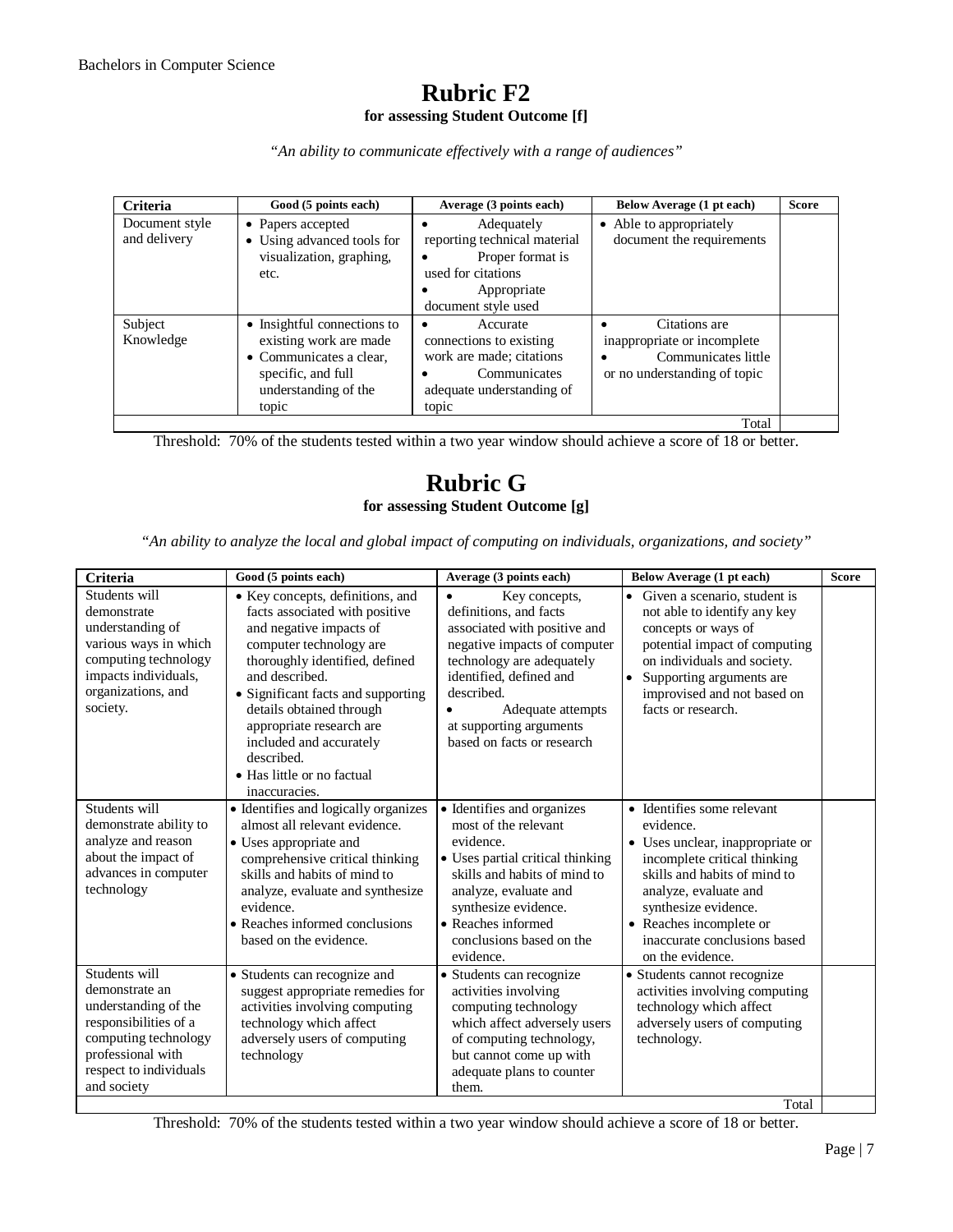### **Rubric H for assessing Student Outcome [h]**

*"Recognition of the need for and an ability to engage in continuing professional development"*

| Students will<br>• Students are able to identify the<br>• Students are able to<br>competencies and knowledge<br>demonstrate<br>recognition of the<br>required by particular application<br>need for continuing<br>domains<br>professional<br>development<br>discipline.<br>Students will<br>· Students can use libraries, online<br>demonstrate<br>repositories, and web tools for<br>computer-related<br>familiarity with<br>effectively and efficiently<br>identifying information pertinent to<br>means for<br>(ACM, IEEE),<br>continuing<br>given target criteria<br>publications, and<br>professional<br>conferences.<br>development<br>• Students know about<br>various avenues for<br>past the undergraduate<br>college experience.<br>Students will<br>• Able to articulate how new<br>demonstrate ability<br>information relates to prior<br>to independently<br>knowledge.<br>identify and<br>• Appropriately categorizes and<br>assimilate new<br>classifies information.<br>information<br>• Analyzes new content by<br>decomposing, comparing and<br>• Ability to determine<br>contrasting, recognizing patterns,<br>and interpreting information.<br>logically almost all the<br>• Able to draw reasonable<br>generalizations on observations and<br>research results.<br>• Able to gain limited<br>• Able to gain in depth mastery of a<br>new development tool without<br>instructor guidance<br>instructor guidance<br>Students will<br>Students demonstrate<br>• Students demonstrate ability to<br>ability to reason by<br>demonstrate an<br>reflect on their learning process<br>ability to criticize<br>and their own understanding<br>questioning<br>$\bullet$ | Below Average (1 pt each)<br>Average (3 points each)                                                                                                                                                                                                                                                                                                                                                                                                                                                                                                                                                                                | <b>Score</b> |
|--------------------------------------------------------------------------------------------------------------------------------------------------------------------------------------------------------------------------------------------------------------------------------------------------------------------------------------------------------------------------------------------------------------------------------------------------------------------------------------------------------------------------------------------------------------------------------------------------------------------------------------------------------------------------------------------------------------------------------------------------------------------------------------------------------------------------------------------------------------------------------------------------------------------------------------------------------------------------------------------------------------------------------------------------------------------------------------------------------------------------------------------------------------------------------------------------------------------------------------------------------------------------------------------------------------------------------------------------------------------------------------------------------------------------------------------------------------------------------------------------------------------------------------------------------------------------------------------------------------------------------------------------------------------------------------|-------------------------------------------------------------------------------------------------------------------------------------------------------------------------------------------------------------------------------------------------------------------------------------------------------------------------------------------------------------------------------------------------------------------------------------------------------------------------------------------------------------------------------------------------------------------------------------------------------------------------------------|--------------|
|                                                                                                                                                                                                                                                                                                                                                                                                                                                                                                                                                                                                                                                                                                                                                                                                                                                                                                                                                                                                                                                                                                                                                                                                                                                                                                                                                                                                                                                                                                                                                                                                                                                                                      | • Students know what skill<br>demonstrate knowledge of<br>sets are currently desired<br>the history of computing<br>by employers<br>and the rapidly evolving<br>nature of the computing                                                                                                                                                                                                                                                                                                                                                                                                                                             |              |
|                                                                                                                                                                                                                                                                                                                                                                                                                                                                                                                                                                                                                                                                                                                                                                                                                                                                                                                                                                                                                                                                                                                                                                                                                                                                                                                                                                                                                                                                                                                                                                                                                                                                                      | • Students are familiar with<br>• Students are not<br>adequately familiar with<br>professional organizations<br>computer-related<br>professional<br>organizations (ACM,<br>IEEE), their chapters,<br>publications, and<br>conferences.<br>professional development<br>• Students are not<br>adequately familiar with<br>possible certifications                                                                                                                                                                                                                                                                                     |              |
|                                                                                                                                                                                                                                                                                                                                                                                                                                                                                                                                                                                                                                                                                                                                                                                                                                                                                                                                                                                                                                                                                                                                                                                                                                                                                                                                                                                                                                                                                                                                                                                                                                                                                      | • Able to access information<br>• Limited ability to access<br>effectively and efficiently<br>information from a<br>from a variety of sources.<br>variety of sources.<br>• Students demonstrate the<br>• Limited ability to<br>ability to research topics<br>determine pertinence and<br>to organize the results of<br>using the web, library, and<br>his/her research.<br>professional publications.<br>• Able to gain working<br>pertinence and to organize<br>mastery of a new<br>development tool only<br>results of his/her research.<br>under instructor<br>guidance.<br>working mastery of a new<br>development tool without |              |
| and evaluate the<br>assumptions,<br>quality of new<br>$\bullet$<br>information<br>and                                                                                                                                                                                                                                                                                                                                                                                                                                                                                                                                                                                                                                                                                                                                                                                                                                                                                                                                                                                                                                                                                                                                                                                                                                                                                                                                                                                                                                                                                                                                                                                                | • Students do not question<br>the authority of<br>information source or are<br>oblivious to it.<br>using lateral thinking,<br>making inferences.<br>Total                                                                                                                                                                                                                                                                                                                                                                                                                                                                           |              |

Threshold: 70% of the students tested within a two year window should achieve a score of 35 or better.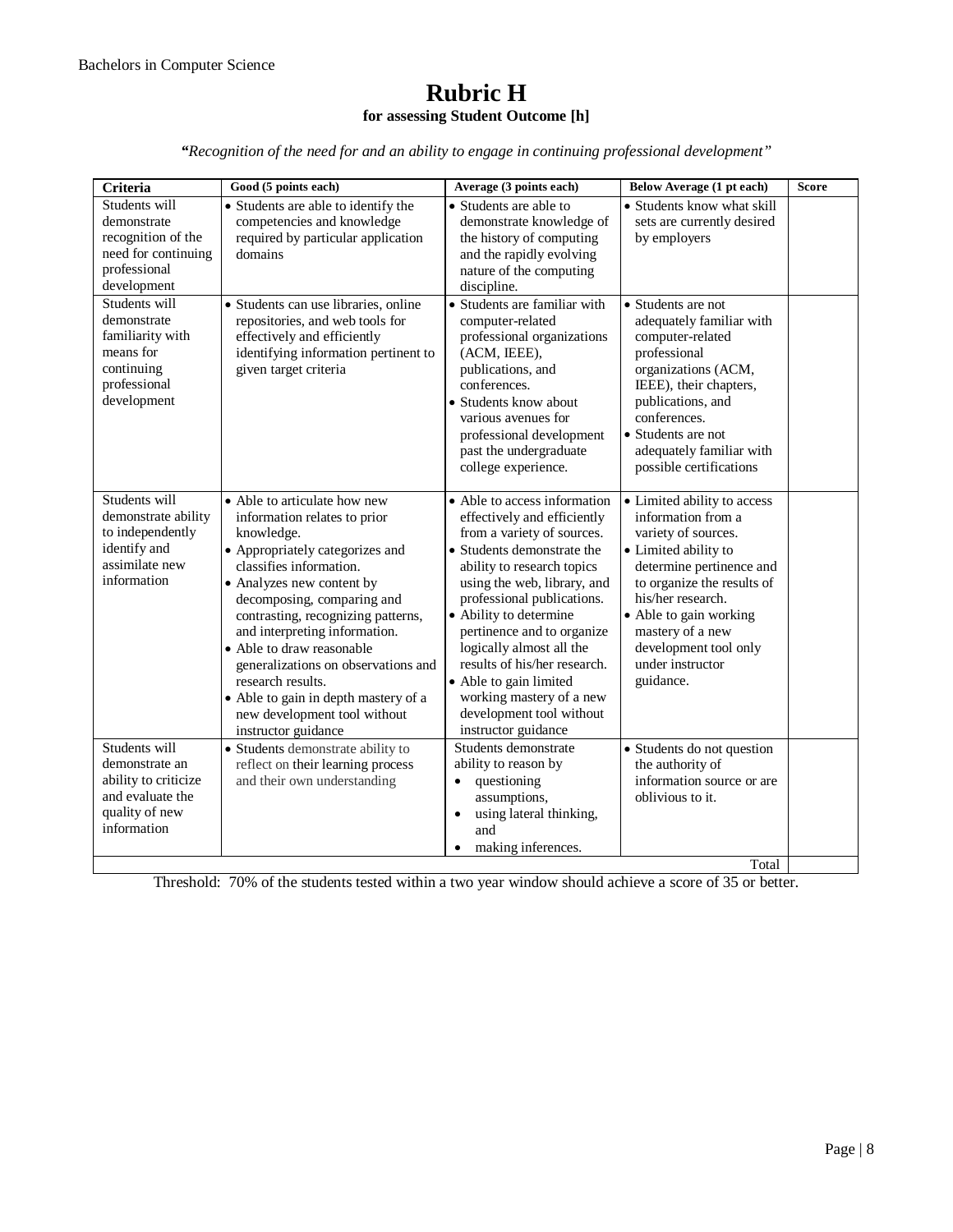#### **Rubric I for assessing Student Outcome [i]**

*"An ability to use current techniques, skills, and tools necessary for computing practice"*

| <b>Criteria</b>                                                                                                                                    | Good (5 points each)                                                                                                                                                                                                                                                                                  | Average (3 points each)                                                                                                                                                                                                                     | <b>Below Average (1 pt</b><br>each)                                                                                                                                    | <b>Score</b> |
|----------------------------------------------------------------------------------------------------------------------------------------------------|-------------------------------------------------------------------------------------------------------------------------------------------------------------------------------------------------------------------------------------------------------------------------------------------------------|---------------------------------------------------------------------------------------------------------------------------------------------------------------------------------------------------------------------------------------------|------------------------------------------------------------------------------------------------------------------------------------------------------------------------|--------------|
| Ability to do task-<br>specific research to<br>learn new<br>techniques, skills,<br>and tools.                                                      | • Students are able to research.<br>identify, and learn to use new<br>techniques and tools in non-<br>trivial applications.                                                                                                                                                                           | • Given specific tasks, students are<br>able to research and successfully<br>identify applicable and<br>appropriate tools.<br>• Students are able to demonstrate<br>understanding of their<br>functionality and reason about<br>suitability | • Students can collect<br>information about<br>relevant techniques<br>and applicable tools<br>but not able to discern<br>functionality and<br>reason about suitability |              |
| Students will<br>demonstrate<br>competence with<br>multiple current<br>platforms for<br>computing and<br>development.                              | • Students are able to use at<br>least two different hardware<br>platforms for computing.<br>• Students are able to use at<br>least two fundamentally<br>different programming<br>languages for computing.<br>• Students are able to use at<br>least two different software<br>development platforms. | • Students are able to use only one<br>hardware platform or only one<br>programming language or only<br>one tool for software<br>development.                                                                                               | • Students are aware of<br>existing technology,<br>but have limited<br>experience utilizing it                                                                         |              |
| Students will<br>demonstrate<br>competence with a<br>selected set of tools<br>(defined in<br>cooperation with<br>advisory board)*<br><b>survey</b> | • Students are well-read on the<br>latest technology under<br>development.<br>• Students can use most of the<br>state-of-the-art techniques and<br>tools in the field.                                                                                                                                | • Students are cognizant of a<br>variety of state-of-the-art<br>techniques and tools in the field,<br>but they can only use a very<br>limited subset of them.                                                                               | • Students are cognizant<br>of a few developments<br>in techniques and tools<br>in the field, but do not<br>necessarily understand<br>them well.<br>Total              |              |

**\***A set of tools, skills, and techniques, considered state-of-the-art in the industry, are determined in cooperation with the advisory board for the purposes of this rubric.

Threshold: 70% of the students tested within a two year window should achieve a score of 25 or better.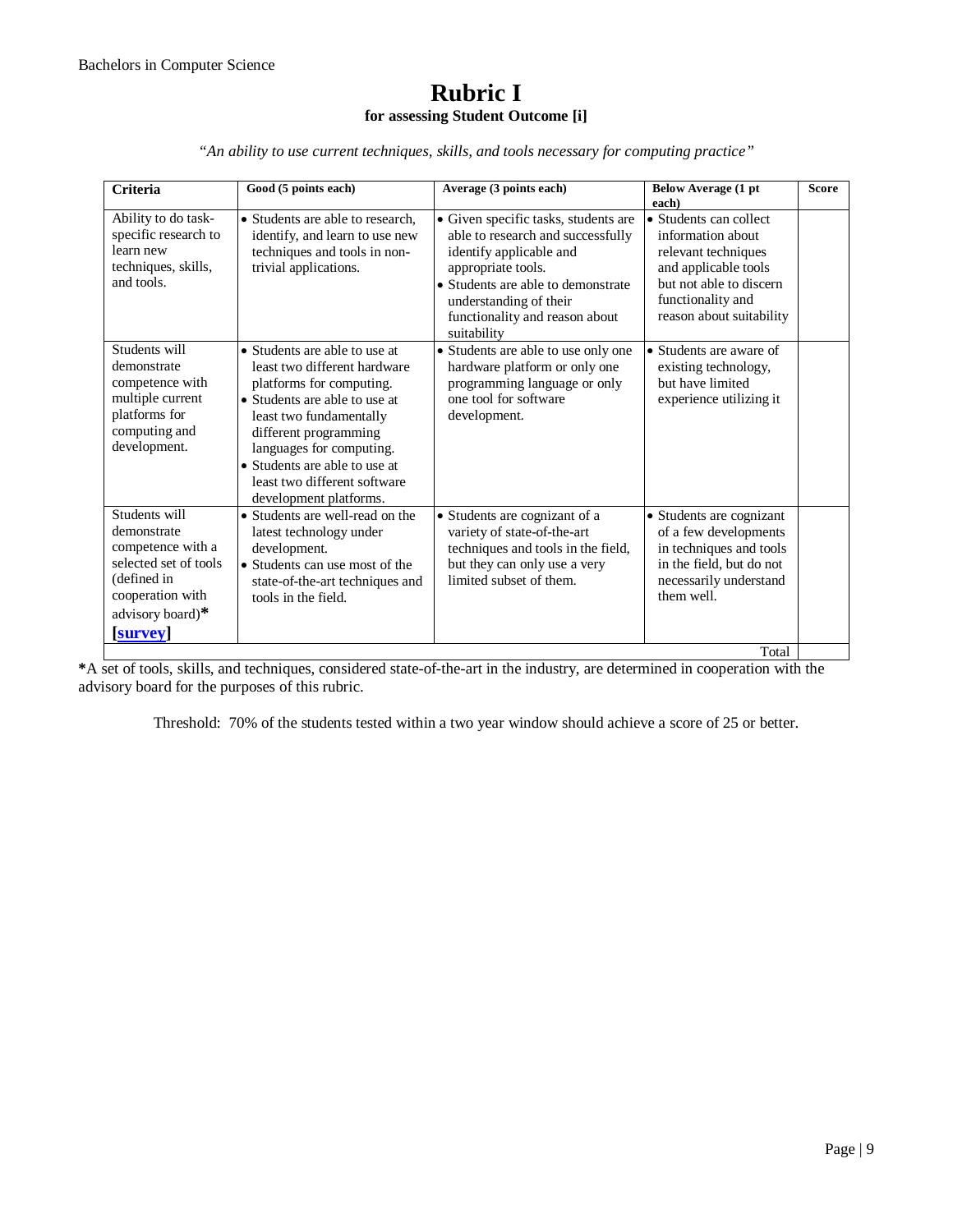### **Rubric J for assessing Student Outcome [j]**

*"An ability to apply mathematical foundations, algorithmic principles, and computer science theory in the modeling and design of computer-based systems in a way that demonstrates comprehension of the tradeoffs involved in design choices."*

| Criteria                                                                                                                                              | Good (5 points each)                                                                                                                                                                                        | Average (3 points each)                                                                                                                                                      | Below Average (1 pt each)                                                                                                                                                                                             | <b>Score</b> |
|-------------------------------------------------------------------------------------------------------------------------------------------------------|-------------------------------------------------------------------------------------------------------------------------------------------------------------------------------------------------------------|------------------------------------------------------------------------------------------------------------------------------------------------------------------------------|-----------------------------------------------------------------------------------------------------------------------------------------------------------------------------------------------------------------------|--------------|
| <b>Students</b><br>demonstrate an<br>ability to apply<br>mathematical<br>foundations in the<br>modeling and<br>design of<br>computer-based<br>systems | Students are able to:<br>model and critique complex<br>$\bullet$<br>processes using math expressions,<br>logic, and statistics;<br>construct formal proofs;<br>apply models to solve problems.<br>$\bullet$ | Students are able to<br>• produce simplified models<br>for processes<br>• understand and reproduce<br>mathematical definitions<br>• apply standardized<br>solution formulas. | • Students are able to recite<br>mathematical definitions<br>but are unable to relate<br>these concepts to typical<br>problems instances.<br>Students are unable to<br>apply standard math<br>techniques or formulas. |              |
| <b>Students</b><br>demonstrate an<br>ability to apply<br>algorithmic<br>principles in the<br>modeling and<br>design of<br>computer-based<br>systems   | • Students can translate a complex<br>model into code, analyze its<br>complexity and efficiency, and<br>provide formal verification of its<br>correctness.                                                  | • Students can implement<br>mathematical algorithms<br>and can correctly code<br>logical expressions.                                                                        | • Students can implement<br>limited mathematical<br>solutions that operate<br>correctly under normal<br>conditions.                                                                                                   |              |
| <b>Students</b><br>demonstrate an<br>ability to apply<br>computer science<br>theory in the<br>modeling and<br>design of<br>computer-based<br>systems  | • Students can apply more than one<br>computer science theory in the<br>modeling and design of computer-<br>based systems.                                                                                  | • Students can apply one<br>computer science theory in<br>the modeling and design<br>of computer-based<br>systems.                                                           | • Students can recall at<br>least one computer<br>science theory but cannot<br>apply it in the modeling<br>and design of computer-<br>based systems.                                                                  |              |
| <b>Students</b><br>demonstrated an<br>understanding of<br>tradeoffs involved<br>in design choices.                                                    | • Students demonstrate that they<br>considered more than one design<br>trade off in developing a<br>computer-based system.                                                                                  | • Students demonstrate<br>that they considered one<br>design trade off in<br>developing a computer-<br>based system.                                                         | • Students can recall at<br>least one design trade<br>off but cannot apply in<br>developing a computer-<br>based system.<br>Total                                                                                     |              |

Threshold: 70% of the students tested within a two year window should achieve a score of 15 or better.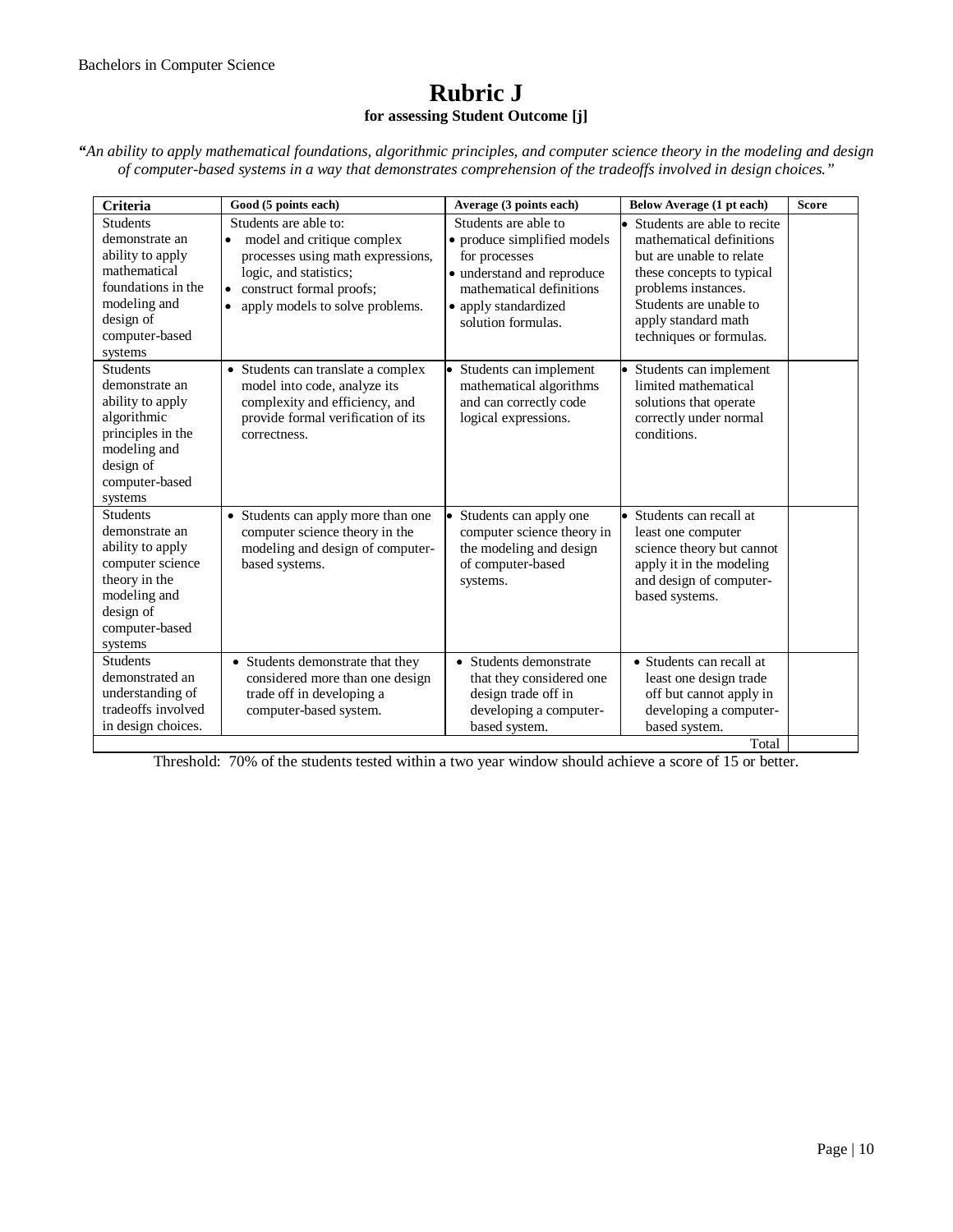### **Rubric K for assessing Student Outcome [k]**

*"An ability to apply design and development principles in the construction of software systems of varying complexity."*

| <b>Criteria</b>                                                                                                                                | Good (5 points each)                                                                                                                                | Average (3 points each)                                                                                                           | Below Average (1 pt each)                                                                                                                                                 | <b>Score</b> |
|------------------------------------------------------------------------------------------------------------------------------------------------|-----------------------------------------------------------------------------------------------------------------------------------------------------|-----------------------------------------------------------------------------------------------------------------------------------|---------------------------------------------------------------------------------------------------------------------------------------------------------------------------|--------------|
| An ability to apply<br>design and<br>development<br>principles in the<br>construction of<br>software systems<br>of small-scale<br>complexity.  | • Students can apply more than one<br>design and development principle<br>in the construction of software<br>systems of small-scale<br>complexity.  | Students can one design<br>and development principle<br>in the construction of<br>software systems of small-<br>scale complexity. | • Students recall at least<br>one design and<br>development principle<br>but cannot apply it in the<br>construction of software<br>systems of small-scale<br>complexity.  |              |
| An ability to apply<br>design and<br>development<br>principles in the<br>construction of<br>software systems<br>of medium-scale<br>complexity. | • Students can apply more than one<br>design and development principle<br>in the construction of software<br>systems of medium-scale<br>complexity. | Students can one design<br>and development principle<br>in the construction of<br>software systems of<br>medium-scale complexity. | • Students recall at least<br>one design and<br>development principle<br>but cannot apply it in the<br>construction of software<br>systems of medium-scale<br>complexity. |              |
| An ability to apply<br>design and<br>development<br>principles in the<br>construction of<br>software systems<br>of large-scale<br>complexity.  | • Students can apply more than one<br>design and development principle<br>in the construction of software<br>systems of large-scale complexity.     | Students can one design<br>and development principle<br>in the construction of<br>software systems of large-<br>scale complexity. | • Students recall at least<br>one design and<br>development principle<br>but cannot apply it in the<br>construction of software<br>systems of large-scale<br>complexity.  |              |
|                                                                                                                                                |                                                                                                                                                     |                                                                                                                                   | Total                                                                                                                                                                     |              |

Threshold: 70% of the students tested within a two year window should achieve a score of 12 or better.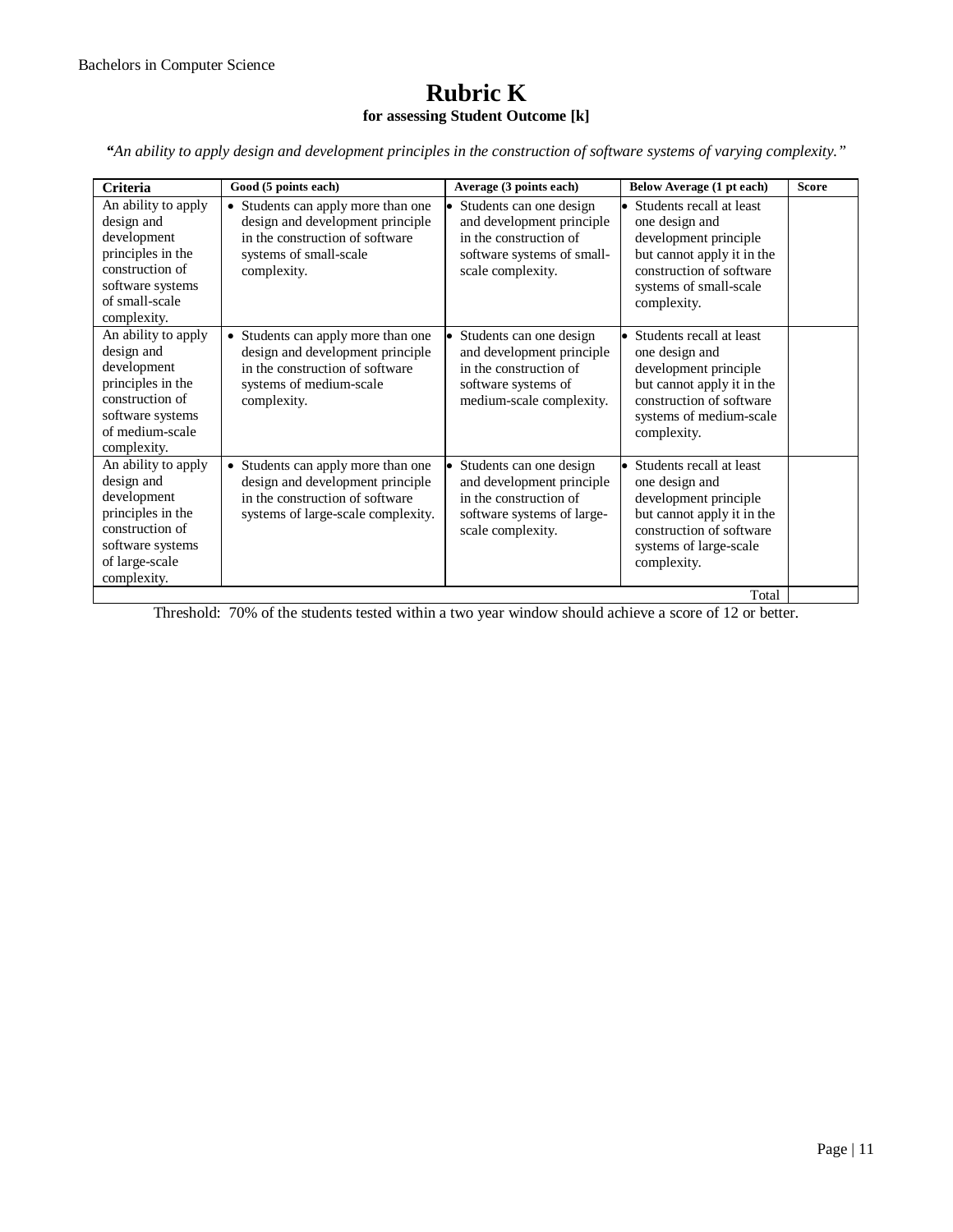## **Detailed Data Collection Table for Rubric A**

**Student Outcome [a]**

| Course:                                  | Semester:                                                    |
|------------------------------------------|--------------------------------------------------------------|
| <b>Number of Students:</b>               | Number of Students who satisfied all performance indicators: |
| Performance                              | 1. Foundations of math, logic, statistics                    |
| Indicator                                |                                                              |
|                                          |                                                              |
| Methods of                               |                                                              |
| Assessment and                           |                                                              |
| <b>Detailed</b>                          |                                                              |
| Performance                              |                                                              |
| copy/paste                               |                                                              |
| example                                  |                                                              |
| questions,<br>assignments, etc           |                                                              |
| in this table                            |                                                              |
|                                          |                                                              |
|                                          |                                                              |
|                                          |                                                              |
| <b>Use of Results:</b>                   |                                                              |
| Performance                              |                                                              |
| Indicator                                | 2. Application to algorithm development                      |
|                                          |                                                              |
| Methods of<br>Assessment and             |                                                              |
| <b>Detailed</b>                          |                                                              |
| Performance                              |                                                              |
|                                          |                                                              |
| copy/paste<br>example                    |                                                              |
| questions,                               |                                                              |
| assignments, etc<br>in this table        |                                                              |
|                                          |                                                              |
|                                          |                                                              |
| <b>Use of Results:</b>                   |                                                              |
|                                          |                                                              |
| Performance<br>Indicator                 | 3. Application to data analysis                              |
|                                          |                                                              |
|                                          |                                                              |
| <b>Methods</b> of                        |                                                              |
| <b>Assessment and</b><br><b>Detailed</b> |                                                              |
| Performance                              |                                                              |
|                                          |                                                              |
| copy/paste<br>example                    |                                                              |
| questions,                               |                                                              |
| assignments, etc                         |                                                              |
| in this table                            |                                                              |
|                                          |                                                              |
|                                          |                                                              |
|                                          |                                                              |
| <b>Use of Results:</b>                   |                                                              |
|                                          |                                                              |
|                                          |                                                              |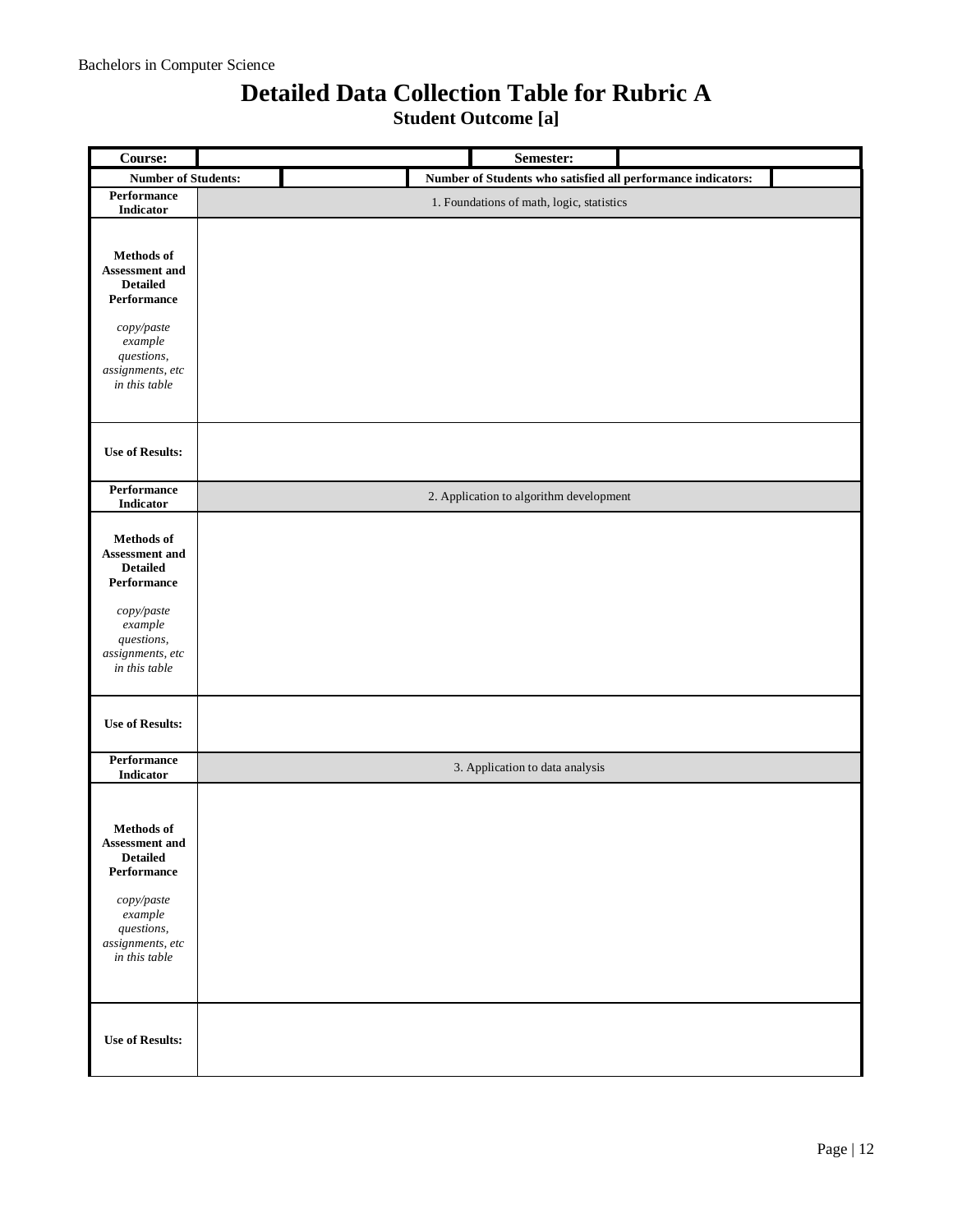## **Detailed Data Collection Table for Rubric B**

**Student Outcome [b]**

| Course:                                                                                                                                                  | Drugent Outcome [9]<br>Semester:                                                                 |
|----------------------------------------------------------------------------------------------------------------------------------------------------------|--------------------------------------------------------------------------------------------------|
| <b>Number of Students:</b>                                                                                                                               | Number of Students who satisfied all performance indicators:                                     |
| Performance                                                                                                                                              |                                                                                                  |
| Indicator                                                                                                                                                | 1. Students are able to formulate and decompose a problem into appropriate components.           |
| Methods of<br><b>Assessment and</b><br><b>Detailed</b><br>Performance<br>copy/paste<br>example<br>questions,<br>assignments, etc<br>in this table        |                                                                                                  |
| <b>Use of Results:</b>                                                                                                                                   |                                                                                                  |
| Performance<br>Indicator                                                                                                                                 | 2. Students are able to solicit and formulate software and hardware requirements specifications. |
| Methods of<br>Assessment and<br>Detailed<br>Performance<br>copy/paste<br>example<br>questions,<br>assignments, etc<br>in this table                      |                                                                                                  |
| <b>Use of Results:</b>                                                                                                                                   |                                                                                                  |
| Performance<br>Indicator                                                                                                                                 | 3. Students are able to estimate resources required for the proposed solution.                   |
| <b>Methods</b> of<br><b>Assessment and</b><br><b>Detailed</b><br>Performance<br>copy/paste<br>example<br>questions,<br>assignments, etc<br>in this table |                                                                                                  |
| Use of Results:                                                                                                                                          |                                                                                                  |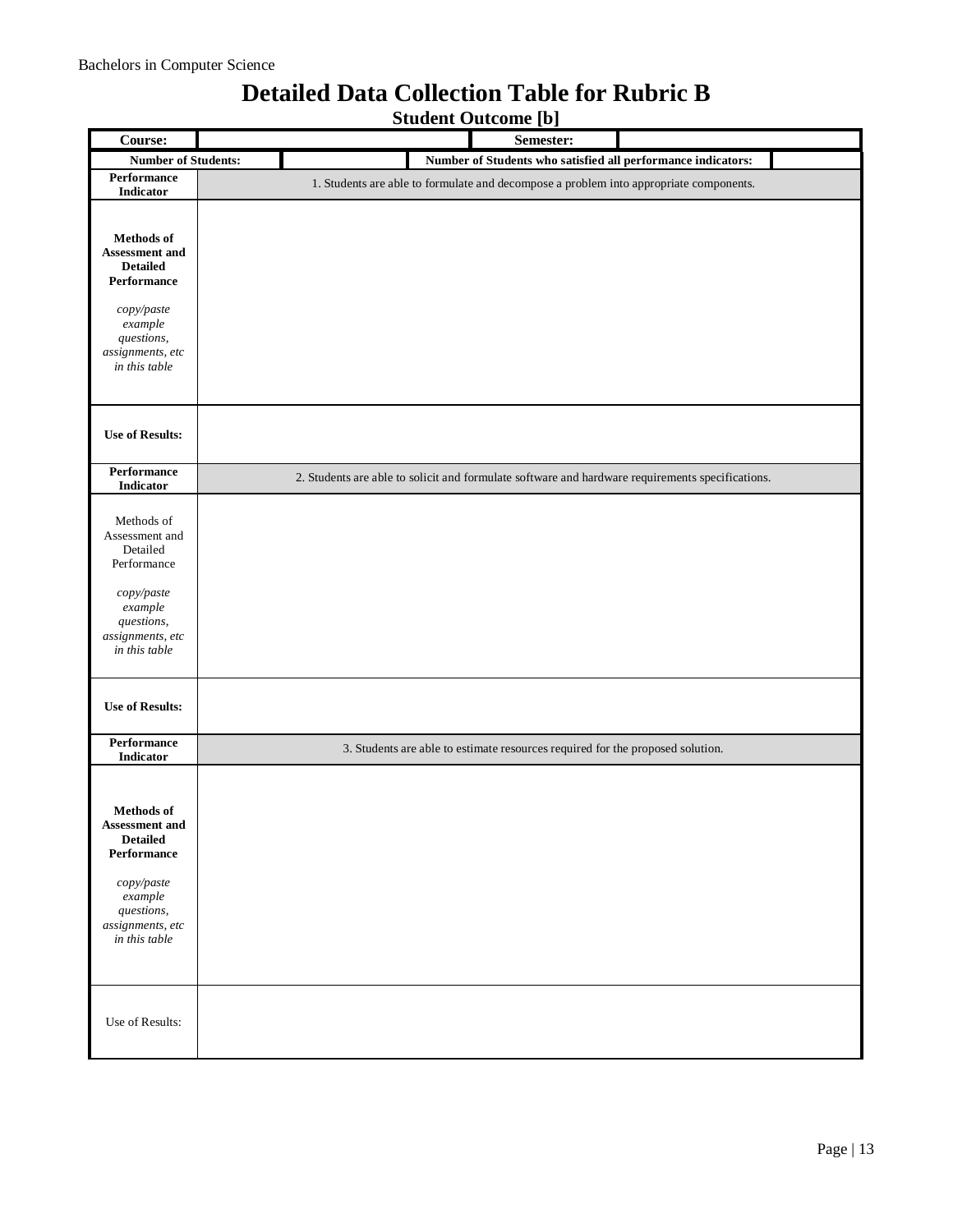### **Detailed Data Collection Table for Rubric C**

**Student Outcome [c]**

| Course:                                                                                                                                                  | Semester:                                                    |  |
|----------------------------------------------------------------------------------------------------------------------------------------------------------|--------------------------------------------------------------|--|
| <b>Number of Students:</b>                                                                                                                               | Number of Students who satisfied all performance indicators: |  |
| Performance<br>Indicator                                                                                                                                 | 1. Students will demonstrate the ability to conceptualize    |  |
| <b>Methods</b> of<br>Assessment and<br><b>Detailed</b><br>Performance<br>copy/paste<br>example<br>questions,<br>assignments, etc<br>in this table        |                                                              |  |
| <b>Use of Results:</b>                                                                                                                                   |                                                              |  |
| Performance<br>Indicator                                                                                                                                 | 2. Students will demonstrate the ability to develop          |  |
| Methods of<br>Assessment and<br>Detailed<br>Performance<br>copy/paste<br>example<br>questions,<br>assignments, etc<br>in this table                      |                                                              |  |
| <b>Use of Results:</b>                                                                                                                                   |                                                              |  |
| Performance<br>Indicator                                                                                                                                 | 3. Students will demonstrate the ability to validate         |  |
| <b>Methods</b> of<br><b>Assessment and</b><br><b>Detailed</b><br>Performance<br>copy/paste<br>example<br>questions,<br>assignments, etc<br>in this table |                                                              |  |
| Use of Results:                                                                                                                                          |                                                              |  |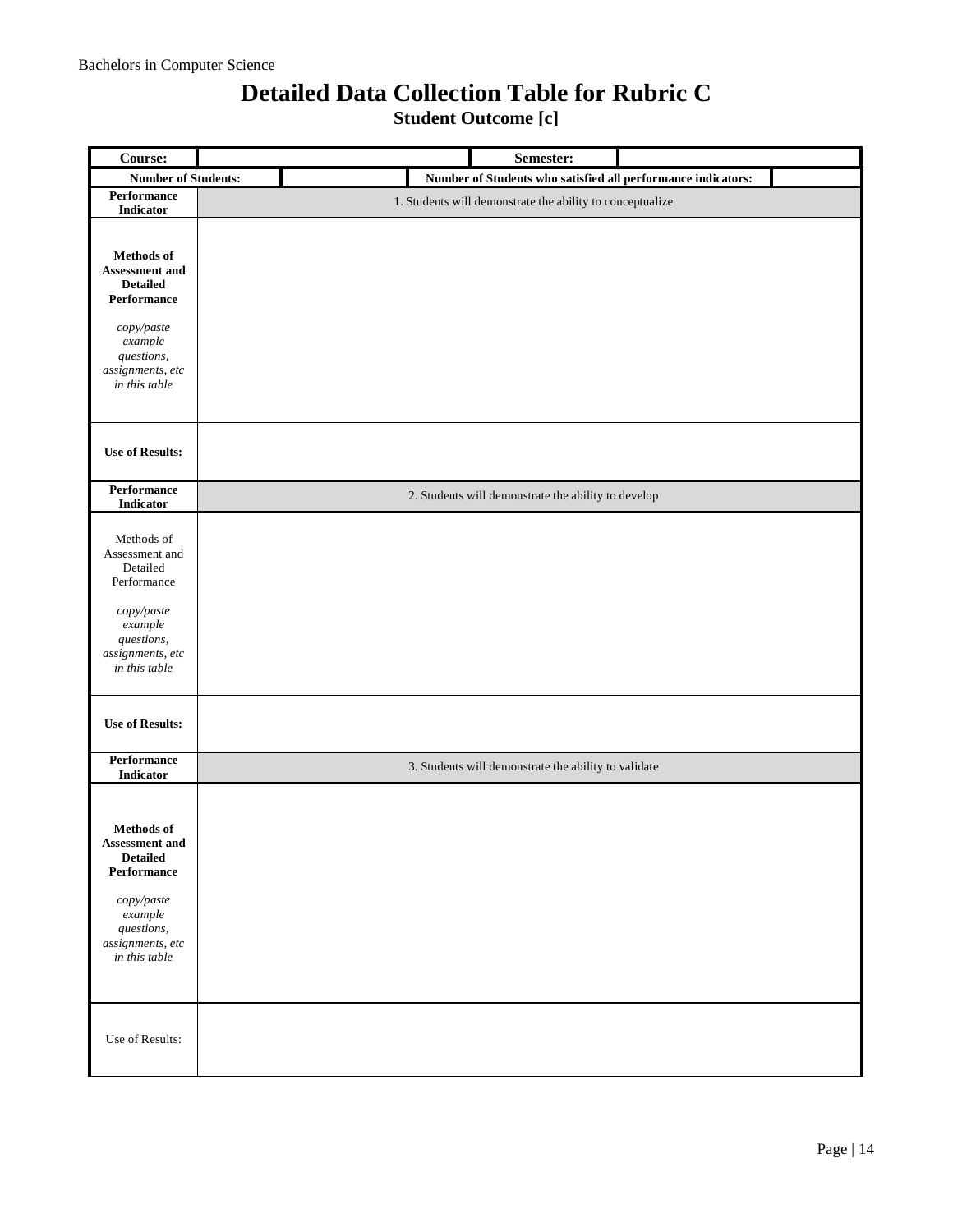### **Detailed Data Collection Table for Rubric D**

**Student Outcome [d]**

| Course:                                                                                                                                                    | bruucht outcome [u]<br>Semester:                             |
|------------------------------------------------------------------------------------------------------------------------------------------------------------|--------------------------------------------------------------|
| <b>Number of Students:</b>                                                                                                                                 | Number of Students who satisfied all performance indicators: |
| Performance                                                                                                                                                | 1 Organization and Responsibilities                          |
| Indicator                                                                                                                                                  |                                                              |
| Methods of<br><b>Assessment and</b><br><b>Detailed</b><br>Performance<br>copy/paste                                                                        |                                                              |
| example<br>questions,<br>assignments, etc<br>in this table                                                                                                 |                                                              |
| <b>Use of Results:</b>                                                                                                                                     |                                                              |
| Performance<br>Indicator                                                                                                                                   | 2. Interaction                                               |
| Methods of<br>Assessment and<br>Detailed<br>Performance<br>copy/paste<br>example<br>questions,<br>assignments, etc<br>in this table                        |                                                              |
| <b>Use of Results:</b>                                                                                                                                     |                                                              |
| Performance<br>Indicator                                                                                                                                   | 3. Productivity                                              |
| Methods of<br><b>Assessment and</b><br><b>Detailed</b><br>Performance<br>copy/paste<br>$\emph{example}$<br>questions,<br>assignments, etc<br>in this table |                                                              |
| Use of Results:                                                                                                                                            |                                                              |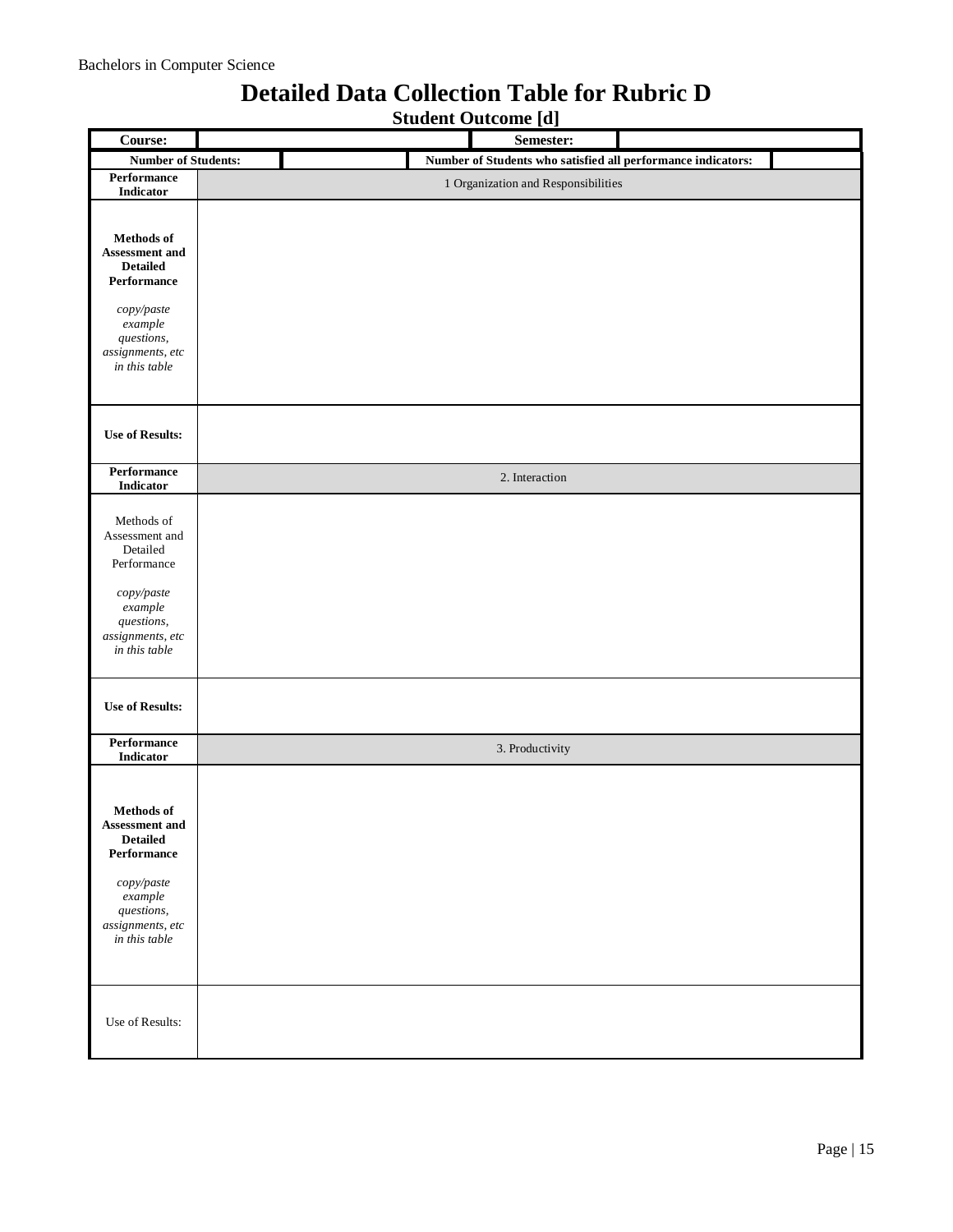## **Detailed Data Collection Table for Rubric E**

**Student Outcome [e]**

| Course:                                                                      | Semester:                                                                                                     |
|------------------------------------------------------------------------------|---------------------------------------------------------------------------------------------------------------|
| <b>Number of Students:</b>                                                   | Number of Students who satisfied all performance indicators:                                                  |
| <b>Performance</b><br><b>Indicator</b>                                       | 1 Students will demonstrate understanding of intellectual property issues                                     |
| <b>Methods</b> of<br><b>Assessment and</b><br><b>Detailed</b><br>Performance |                                                                                                               |
| copy/paste<br>example<br>questions,<br>assignments, etc<br>in this table     |                                                                                                               |
| <b>Use of Results:</b>                                                       |                                                                                                               |
| Performance<br>Indicator                                                     | 2. Students will demonstrate working knowledge of a code of ethics                                            |
| Methods of<br>Assessment and<br>Detailed<br>Performance                      |                                                                                                               |
| copy/paste<br>example<br>questions,<br>assignments, etc<br>in this table     |                                                                                                               |
| <b>Use of Results:</b>                                                       |                                                                                                               |
| <b>Performance</b><br><b>Indicator</b>                                       | 3. Students value fairness in making judgments involving discrimination between people and groups             |
| <b>Methods</b> of<br>Assessment and<br><b>Detailed</b><br>Performance        |                                                                                                               |
| copy/paste<br>example<br>questions,<br>assignments, etc<br>in this table     |                                                                                                               |
| Use of Results:                                                              |                                                                                                               |
| Performance<br>Indicator                                                     | 4. Students appreciate the need for proper etiquette and proactive social behavior in professional situations |
| Methods of<br><b>Assessment</b> and<br><b>Detailed</b><br>Performance        |                                                                                                               |
| copy/paste<br>example<br>questions,<br>assignments, etc<br>in this table     |                                                                                                               |
| Use of Results:                                                              |                                                                                                               |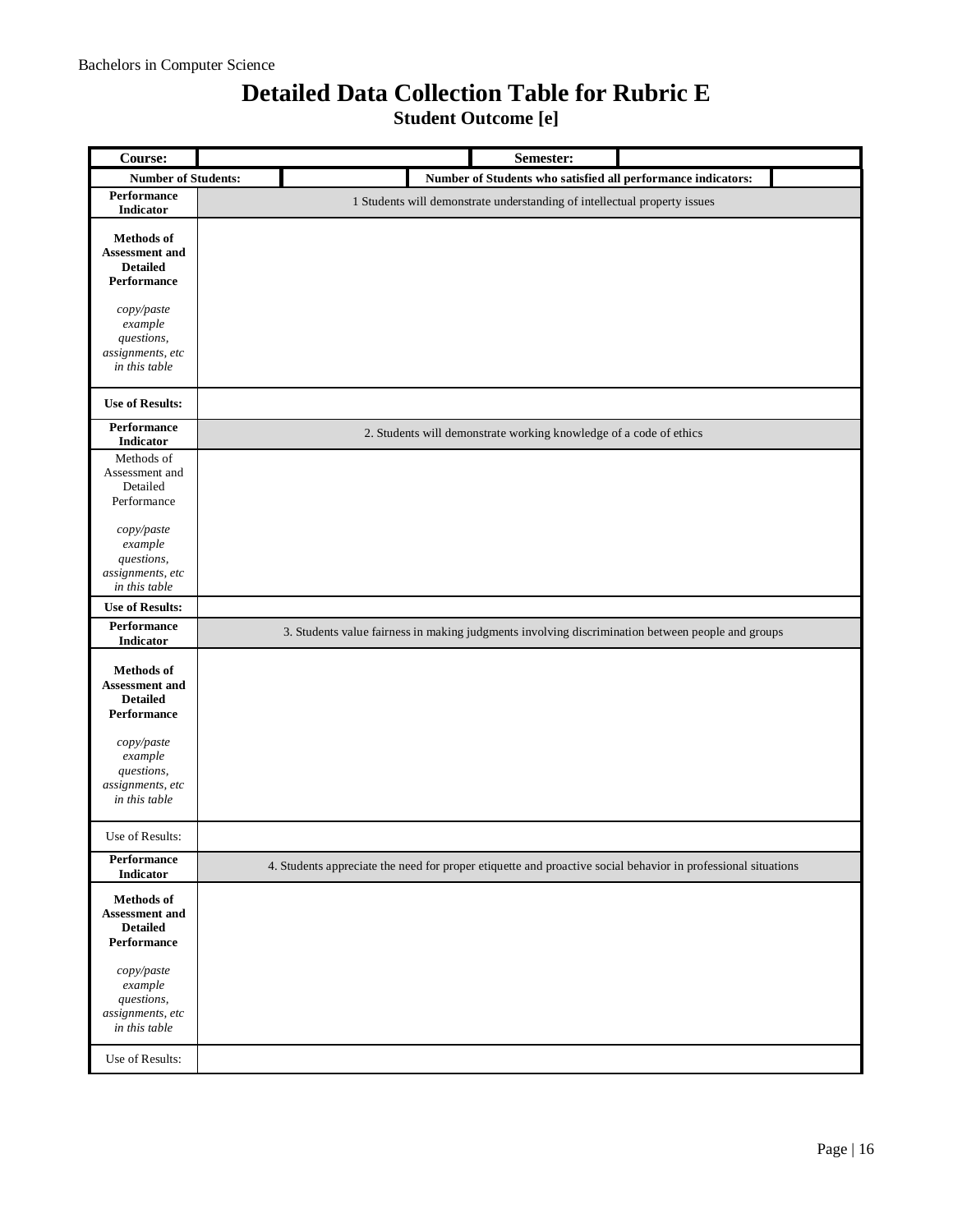### **Detailed Data Collection Table for Rubric F1**

**Student Outcome [f]**

| Course:                                                                                                                                      | Semester:                                                    |
|----------------------------------------------------------------------------------------------------------------------------------------------|--------------------------------------------------------------|
| <b>Number of Students:</b>                                                                                                                   | Number of Students who satisfied all performance indicators: |
| Performance<br>Indicator                                                                                                                     | 1 Preparing Documents and Presentation Materials             |
| Methods of<br>Assessment and<br><b>Detailed</b><br>Performance<br>copy/paste<br>$example$<br>questions,<br>assignments, etc<br>in this table |                                                              |
| <b>Use of Results:</b>                                                                                                                       |                                                              |
| Performance<br>Indicator                                                                                                                     | 2. Presentation Delivery                                     |
| Methods of<br>Assessment and<br>Detailed<br>Performance<br>copy/paste<br>$\emph{example}$<br>questions,<br>assignments, etc<br>in this table |                                                              |
| <b>Use of Results:</b>                                                                                                                       |                                                              |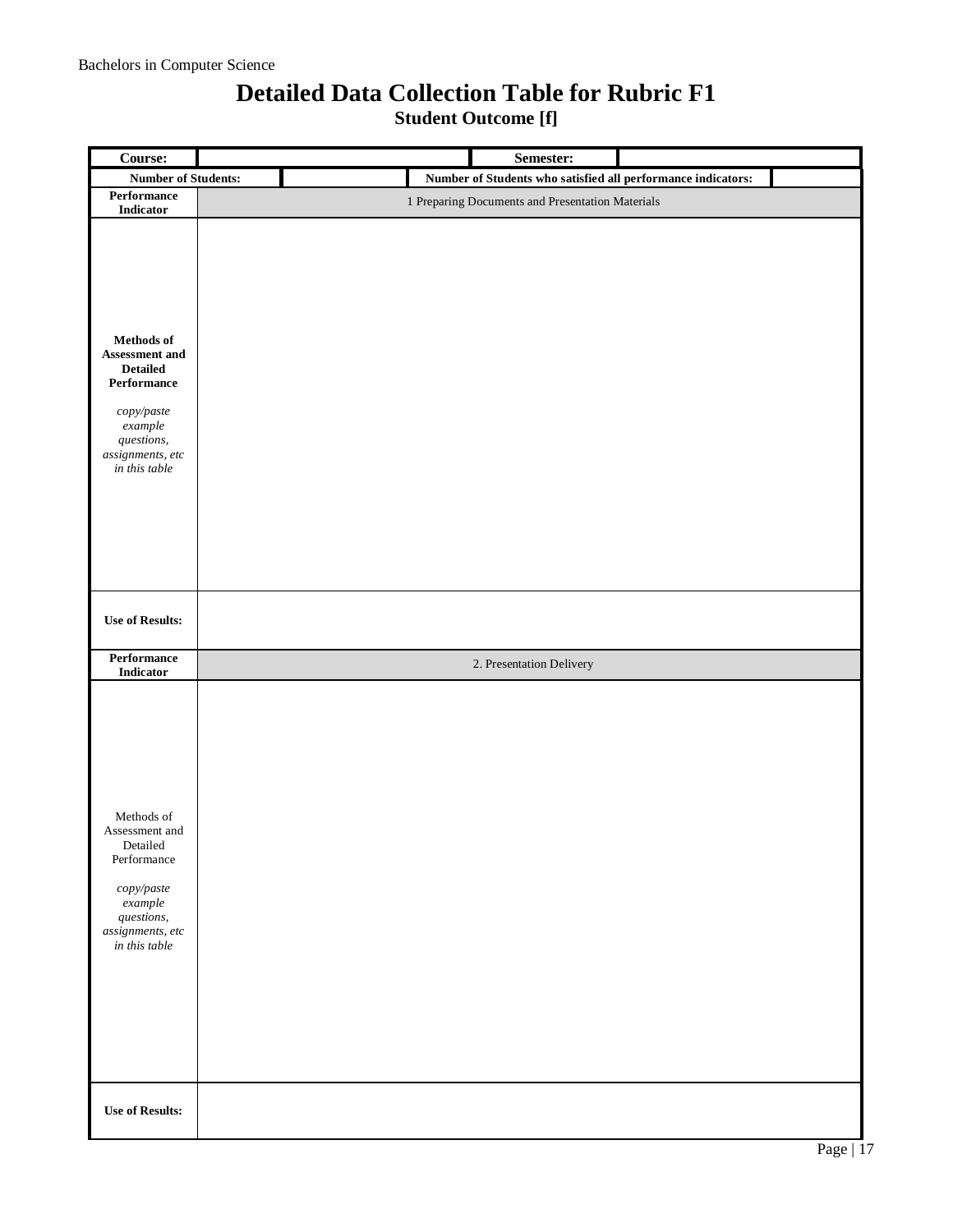## **Student Outcome [f] Course: Semester: Number of Students: Number of Students who satisfied all performance indicators: Performance 1** Document style and delivery **Methods of Assessment and Detailed Performance** *copy/paste example questions, assignments, etc in this table* **Use of Results: Performance**  2. Subject Knowledge Methods of Assessment and Detailed Performance *copy/paste example questions, assignments, etc in this table* **Use of Results:**

### **Detailed Data Collection Table for Rubric F2**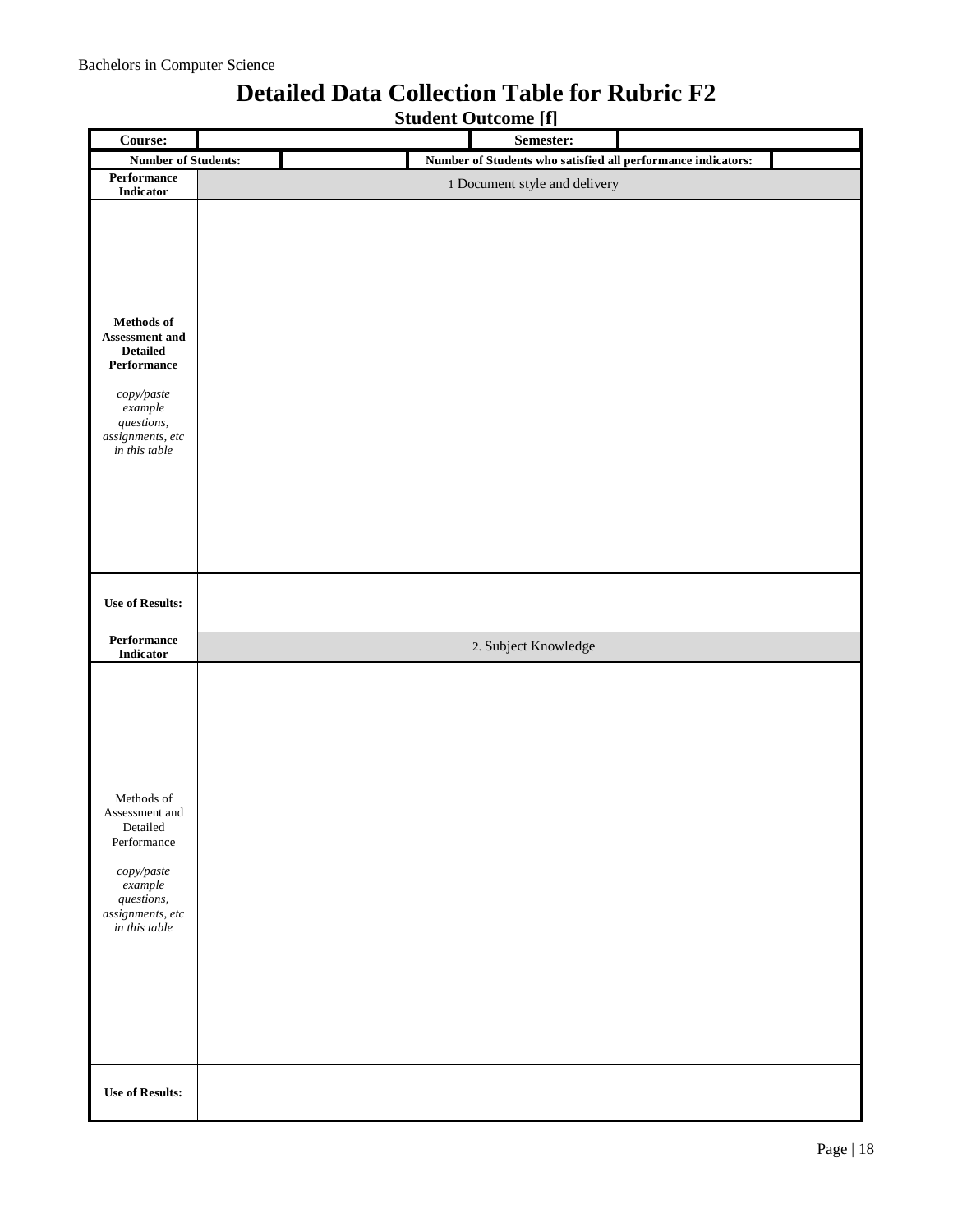#### **Student Outcome [g] Course: Semester: Number of Students: Number of Students who satisfied all performance indicators: Performance Indicator** 1 Students will demonstrate understanding of various ways in which computing technology impacts individuals, organizations, and society. **Methods of Assessment and Detailed Performance** *copy/paste example questions, assignments, etc in this table* **Use of Results: Performance Indicator** 2. Students will demonstrate ability to analyze and reason about the impact of advances in computer technology Methods of Assessment and Detailed Performance *copy/paste example questions, assignments, etc in this table* **Use of Results: Performance Indicator** 3. Students will demonstrate an understanding of the responsibilities of a computing technology professional with respect to individuals and society **Methods of Assessment and Detailed Performance** *copy/paste example questions, assignments, etc in this table* Use of Results:

### **Detailed Data Collection Table for Rubric G**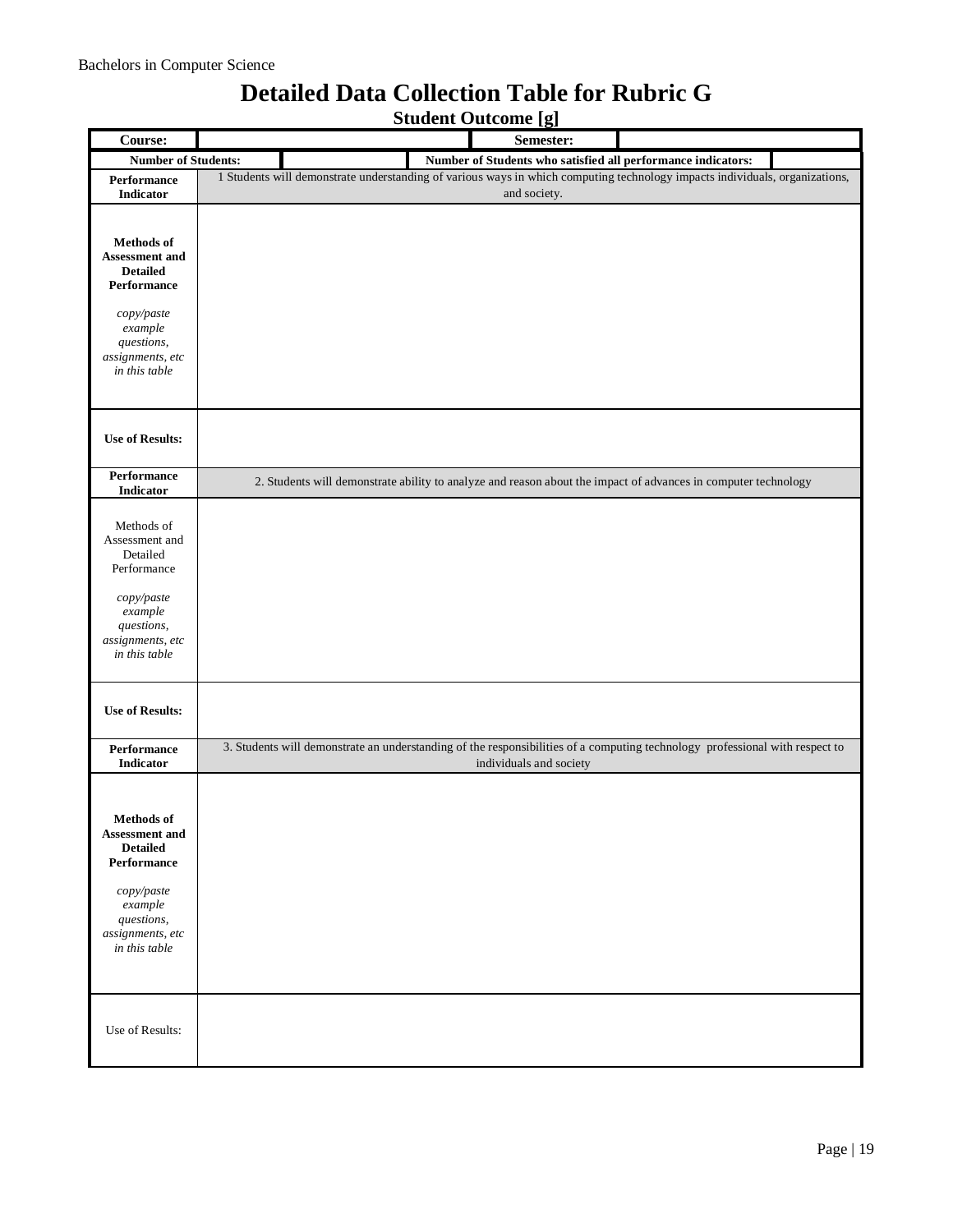### **Detailed Data Collection Table for Rubric H**

**Student Outcome [h]**

| Course:                                                                      | omment outcome [n]<br>Semester:                                                                  |
|------------------------------------------------------------------------------|--------------------------------------------------------------------------------------------------|
|                                                                              |                                                                                                  |
| <b>Number of Students:</b>                                                   | Number of Students who satisfied all performance indicators:                                     |
| Performance<br><b>Indicator</b>                                              | 1. Students will demonstrate recognition of the need for continuing professional development     |
| <b>Methods</b> of<br>Assessment and<br><b>Detailed</b><br>Performance        |                                                                                                  |
| copy/paste<br>example<br>questions,<br>assignments, etc<br>in this table     |                                                                                                  |
| <b>Use of Results:</b>                                                       |                                                                                                  |
| Performance<br><b>Indicator</b>                                              | 2. Students will demonstrate familiarity with means for continuing professional development      |
| Methods of<br>Assessment and<br>Detailed<br>Performance                      |                                                                                                  |
| copy/paste<br>example<br>questions,<br>assignments, etc<br>in this table     |                                                                                                  |
| <b>Use of Results:</b>                                                       |                                                                                                  |
| <b>Performance</b><br>Indicator                                              | 3. Students will demonstrate ability to independently identify and assimilate new information    |
| <b>Methods</b> of<br>Assessment and<br><b>Detailed</b><br>Performance        |                                                                                                  |
| copy/paste<br>$example$<br>questions,<br>assignments, etc<br>in this table   |                                                                                                  |
| Use of Results:                                                              |                                                                                                  |
| Performance<br><b>Indicator</b>                                              | 4. Students will demonstrate an ability to criticize and evaluate the quality of new information |
| <b>Methods</b> of<br><b>Assessment and</b><br><b>Detailed</b><br>Performance |                                                                                                  |
| copy/paste<br>example<br>questions,<br>assignments, etc<br>in this table     |                                                                                                  |
| Use of Results:                                                              |                                                                                                  |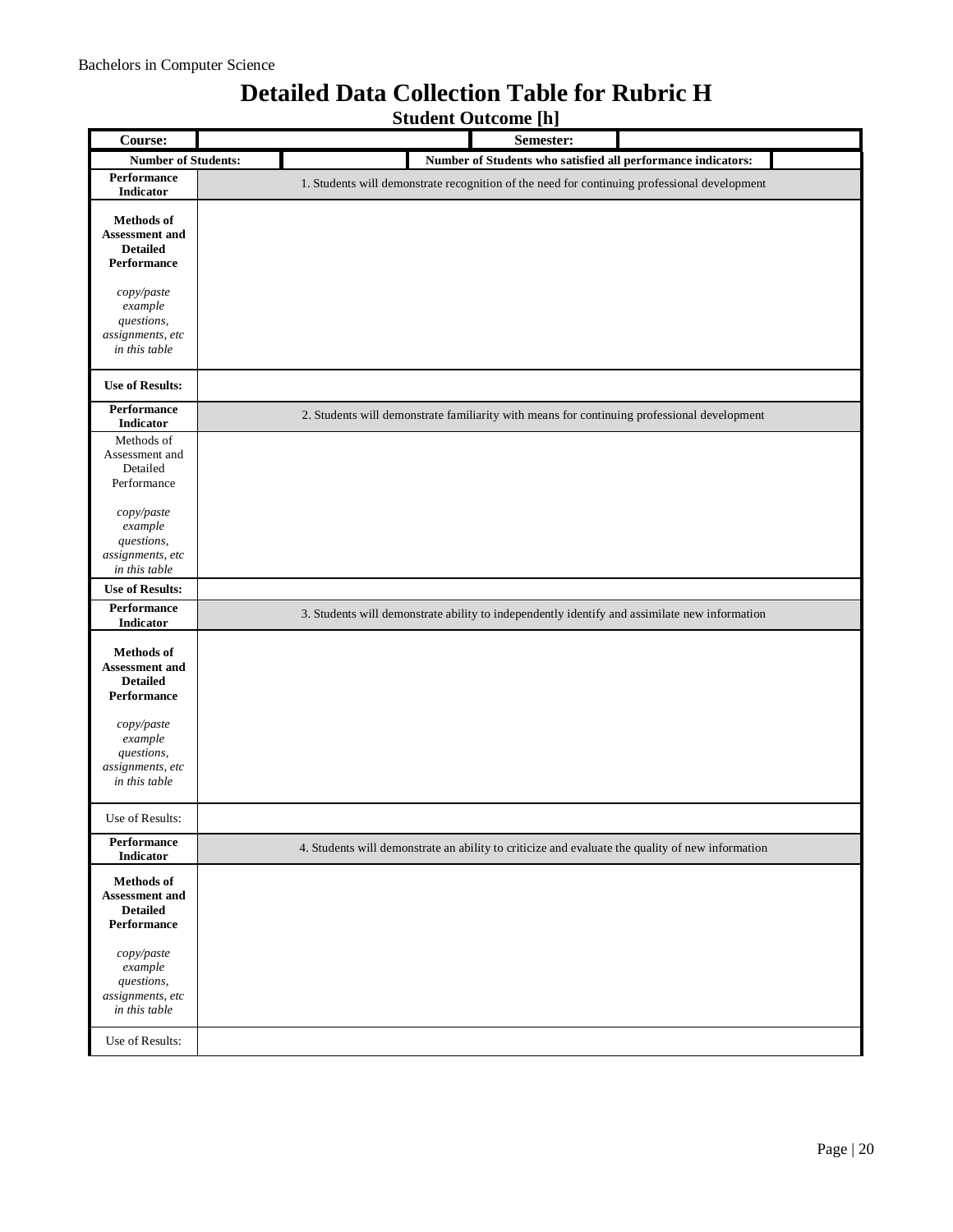## **Detailed Data Collection Table for Rubric I**

**Student Outcome [i]**

| Course:                                                                                                                                                                    | <b>LTJ</b><br>Semester:                                                                                |
|----------------------------------------------------------------------------------------------------------------------------------------------------------------------------|--------------------------------------------------------------------------------------------------------|
| <b>Number of Students:</b>                                                                                                                                                 | Number of Students who satisfied all performance indicators:                                           |
| Performance<br>Indicator                                                                                                                                                   | 1 Ability to do task-specific research to learn new techniques, skills, and tools.                     |
| Methods of<br>Assessment and<br><b>Detailed</b><br>Performance<br>$\operatorname{copy}/\operatorname{paste}$<br>example<br>questions,<br>assignments, etc<br>in this table |                                                                                                        |
| <b>Use of Results:</b>                                                                                                                                                     |                                                                                                        |
| Performance<br><b>Indicator</b>                                                                                                                                            | 2. Students will demonstrate competence with multiple current platforms for computing and development. |
| Methods of<br>Assessment and<br>Detailed<br>Performance<br>copy/paste<br>example<br>questions,<br>assignments, etc<br>in this table                                        |                                                                                                        |
| <b>Use of Results:</b>                                                                                                                                                     |                                                                                                        |
| Performance<br>Indicator                                                                                                                                                   | 3. Students will demonstrate competence with a selected set of tools                                   |
| <b>Methods</b> of<br><b>Assessment and</b><br><b>Detailed</b><br>Performance<br>copy/paste<br>example<br>questions,<br>assignments, etc<br>in this table                   |                                                                                                        |
| Use of Results:                                                                                                                                                            |                                                                                                        |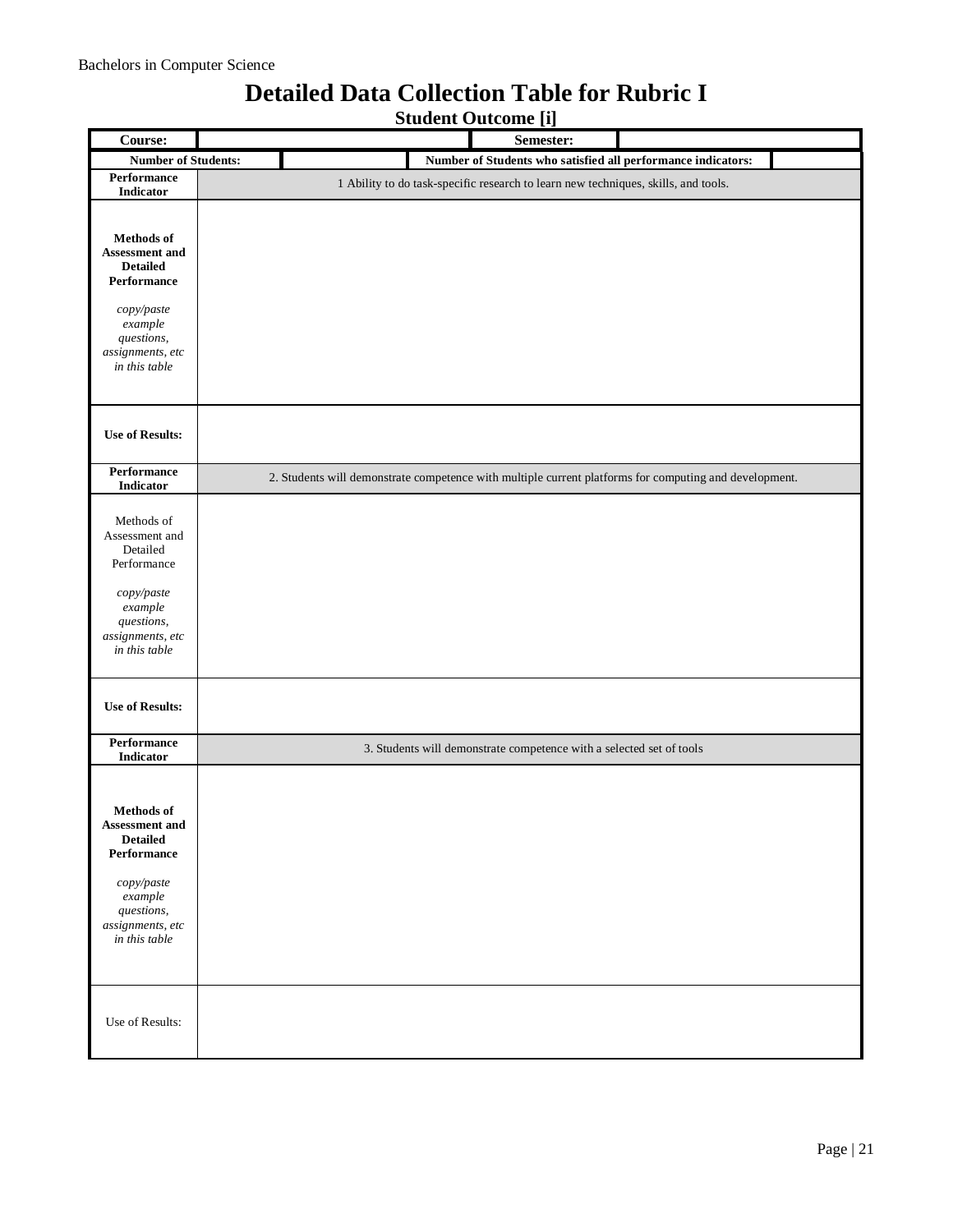#### **Student Outcome [j] Course: Semester: Number of Students: Number of Students who satisfied all performance indicators: Performance Indicator** 1. Students demonstrate an ability to apply mathematical foundations in the modeling and design of computerbased systems **Methods of Assessment and Detailed Performance** *copy/paste example questions, assignments, etc in this table* **Use of Results: Performance Indicator** 2. Students demonstrate an ability to apply algorithmic principles in the modeling and design of computer-based systems Methods of Assessment and Detailed Performance *copy/paste example questions, assignments, etc in this table* **Use of Results: Performance Indicator** 3. Students demonstrate an ability to apply computer science theory in the modeling and design of computerbased systems **Methods of Assessment and Detailed Performance** *copy/paste example questions, assignments, etc in this table* Use of Results: **Performance Indicator** 4. Students demonstrated an understanding of tradeoffs involved in design choices. **Methods of Assessment and Detailed Performance** *copy/paste example questions, assignments, etc in this table* Use of Results:

### **Detailed Data Collection Table for Rubric J**